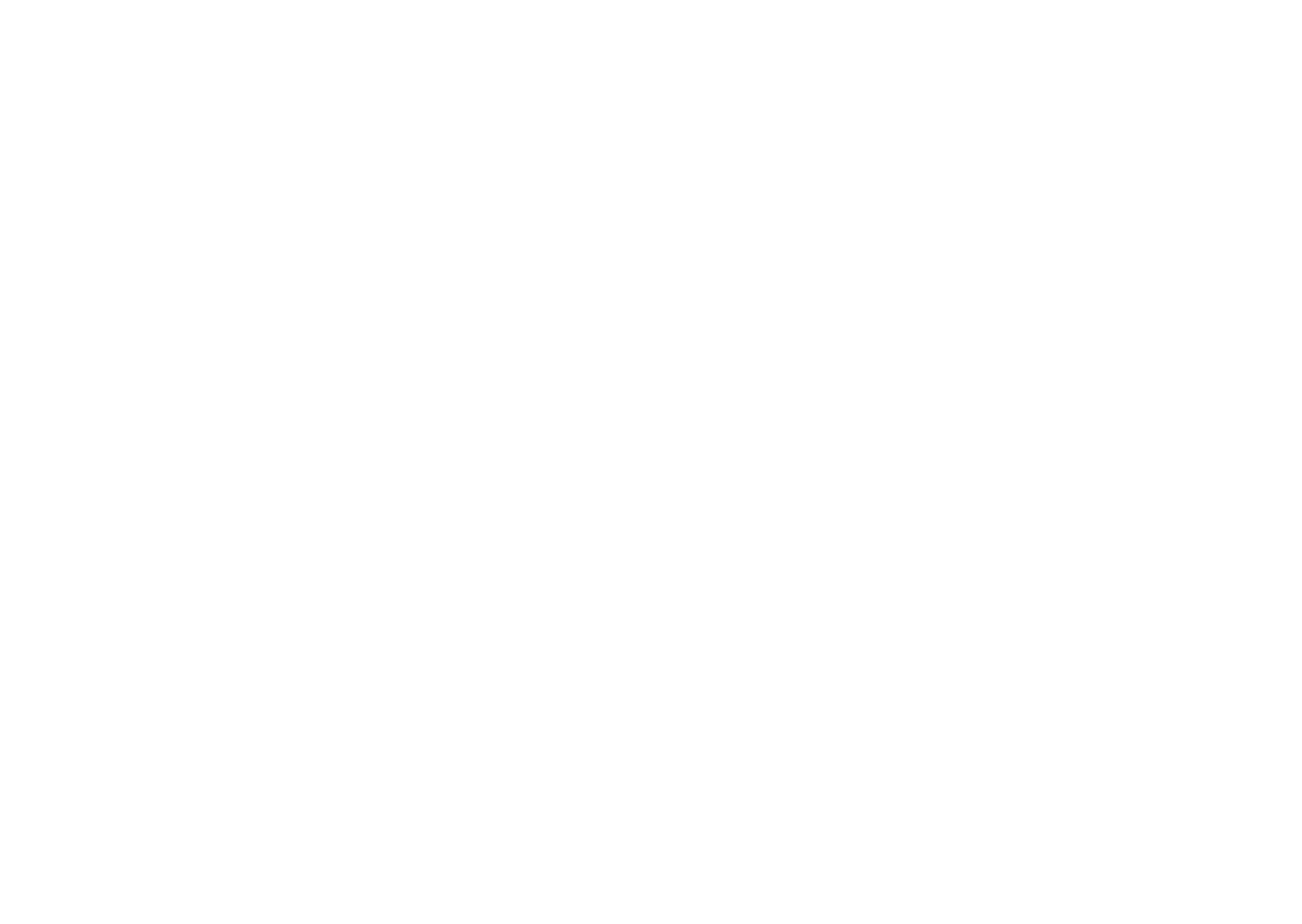# **Contents**

| Monday, November 26, 2018                                                                    | 5              |
|----------------------------------------------------------------------------------------------|----------------|
| Three Demonstrations                                                                         | 5              |
| Tuesday, November 27, 2018                                                                   | $\overline{7}$ |
|                                                                                              | 7              |
| The Beginning of Barriers                                                                    | 8              |
| Wednesday, November 28, 2018                                                                 | 9              |
| A Permit for the Demonstration                                                               | 9              |
| The State's Dual Strategy                                                                    | 10             |
| Thursday, November 29, 2018                                                                  | 11             |
| The First Guests of the State                                                                | 11             |
| La "Cumbre De Los Pueblos"                                                                   | 12             |
| The Evening Before the Summit                                                                | 12             |
| Friday, November 30, 2018 $\ldots \ldots \ldots \ldots \ldots$                               | 13             |
| The City $\dots \dots \dots \dots \dots \dots \dots \dots \dots \dots$                       | 13             |
| The Demonstration                                                                            | 14             |
| The Police $\ldots \ldots \ldots \ldots \ldots \ldots \ldots$                                | 15             |
| The Summit Highlight                                                                         | 16             |
| Security Zones, Corridors, and Convoys                                                       | 16             |
| Protests End After the Demonstration                                                         | 17             |
| Saturday, December 1, 2018                                                                   | 18             |
| Summit of the World Powers                                                                   | 18             |
| Solidarity Actions in Hamburg and Montevideo, Massive                                        |                |
|                                                                                              | 19             |
| Hamburg, Germany                                                                             | 19             |
| France $\ldots$ , $\ldots$ , $\ldots$ , $\ldots$ , $\ldots$ , $\ldots$ , $\ldots$ , $\ldots$ | 19             |
| Montevideo, Uruguay                                                                          | 20             |
| Conclusion: Ghost Town for the G20                                                           | 20             |
|                                                                                              |                |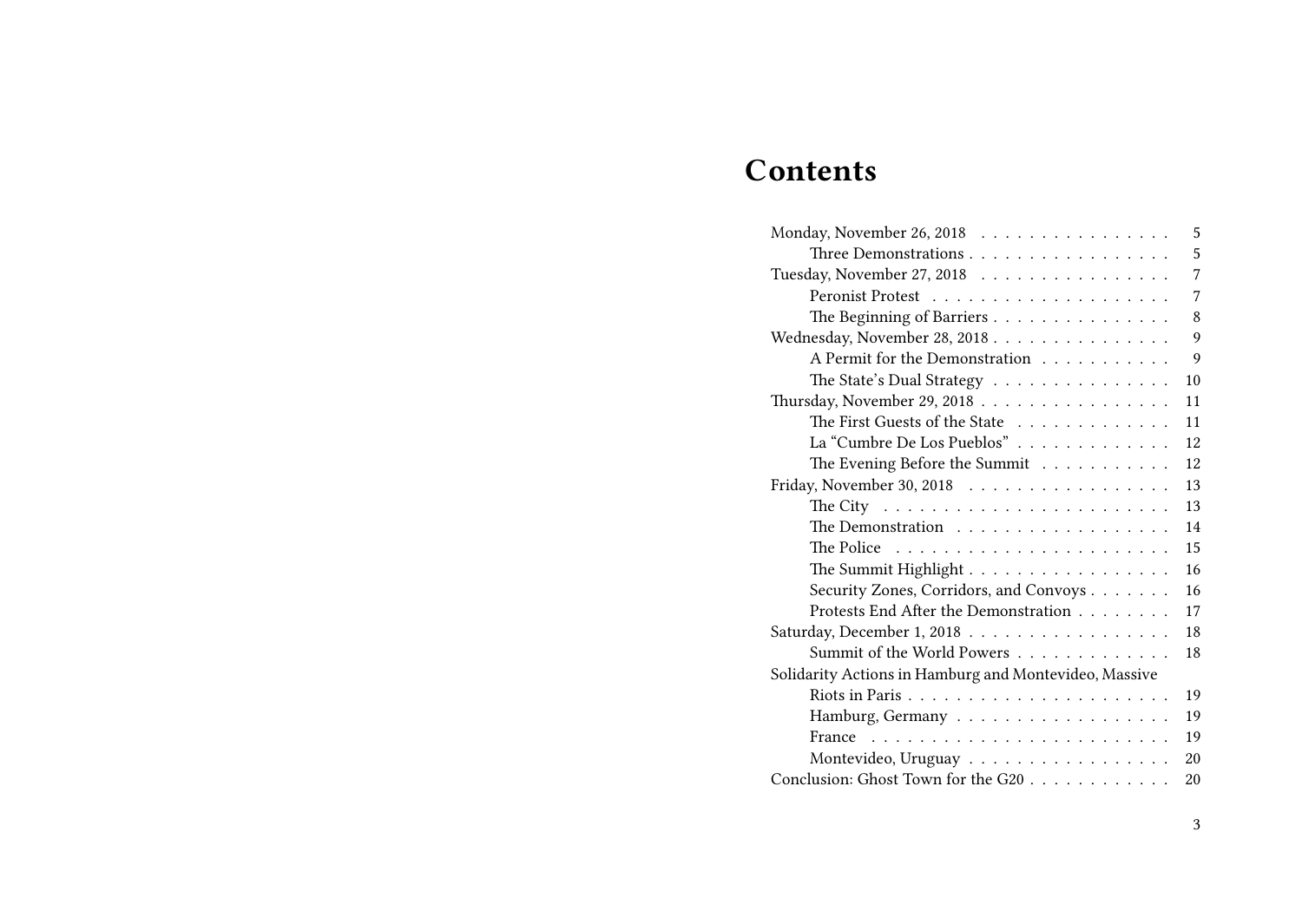| Telephone interview with Gaby Weber 21                       |  |
|--------------------------------------------------------------|--|
| Conversation with Sebastiano, a Convinced Leftwing           |  |
|                                                              |  |
| Argentina, the G20, and the Mobilizations against it 41      |  |
| The G20: A Farce That Is No Laughing Matter 42               |  |
| The Week of Action against the G20 $\ldots \ldots \ldots$ 43 |  |
| (Inter)national Feminists to the Front $\dots \dots$ 45      |  |
| Demonstration on November 30 47                              |  |
| The Importance of Weeks of Action 48                         |  |

"The capitalist elites of our system organize internationally to consolidate their power. Social movements should do the same."

As we enter a new phase of authoritarian neoliberalism marked by the advance of neo-fascism and new forms of capitalist, patriarchal, misogynistic, racist, and statist violence in all spheres of life, it is essential that we continue strengthening ties between movements fighting these structures of oppression, and that we continue to advance in our construction of better worlds.

Capitalist elites organize internationally to consolidate their power. Social movements should do the same in order to dismantle it, simultaneously strengthening our militant roots in local territories while weaving tapestries of resistance transnationally.

As the G20 leaves Argentina, it does not leave behind only a militarized country; it leaves behind inspiring ideas, incredible memories, and stronger ties between peoples who will continue articulating common transformative agendas locally, regionally, and globally in the collective construction and strengthening of grassroots, systemic alternatives to neoliberalism.

I would like to thank all the inspiring people who, for the past two years, walked with me on the collective roads to building an anti-capitalist, feminist, anti-racist pluriverse.<sup>14</sup>

<sup>&</sup>lt;sup>14</sup> A term from the Zapatista movement: A world that encompasses different worlds, in contrast to the idea of a unified universe.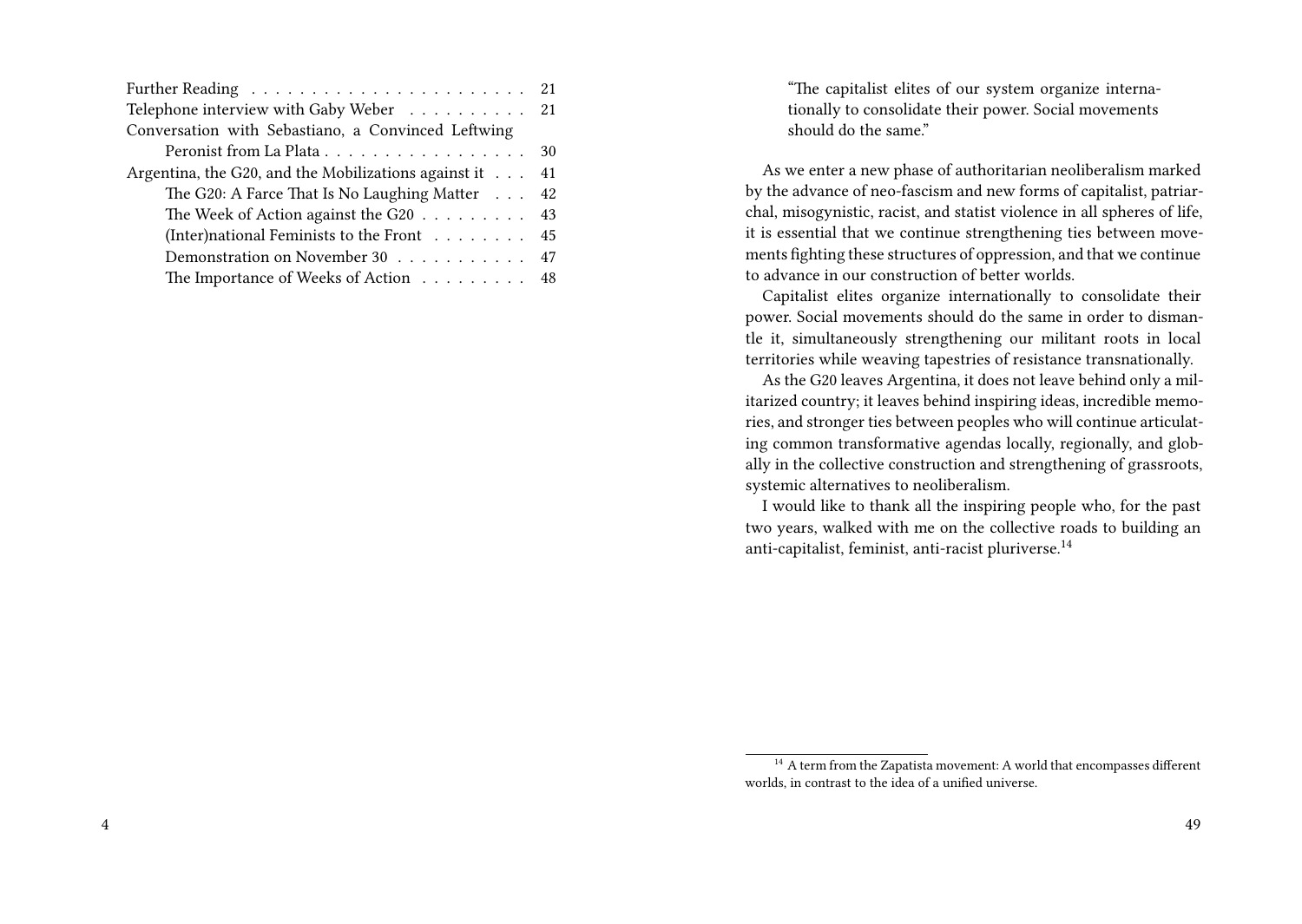Furthermore, demonstrations against neoliberal forums such as the G20 are place-based, contingent, and context-specific. Germany and Argentina are distinctive countries with regards to protest culture, respect for human rights, and police repression. It was not possible to repeat in Buenos Aires what happened at the Hamburg G20; to try would have been suicidal: Argentinian armed forces can repress and kill people with impunity, while Germany would have faced an international scandal had any casualties occurred during the Hamburg G20.

Sharing our experiences from different contexts is necessary because it nurtures future processes of collective strategizing and builds alliances between movements. To this end, some participants in the Hamburg G20 also participated in the week of action in Buenos Aires and compiled their experiences into a book dedicated to the people of Buenos Aires.

## **The Importance of Weeks of Action**

A week of action is not just a weeklong event. It is an entire year (sometimes two) of work in national and international territories. It raises public awareness about issues we care about, provides information, links grassroots struggles to more systemic processes, and helps us work towards the convergence of communities and movements fighting against the same socioeconomic system of exploitation, violence, destruction, poverty and inequality.

A week of action should not be assessed only in terms of outcomes or number of participants. We should take into account all the work carried out throughout the year; the knowledges produced and disseminated throughout the entire process; the common agenda articulated for the future to come; and most importantly, the alliances, ties, and affections created between peoples and the transformation of personal subjectivities through such processes of collective construction.

Following up our coverage of resistance to the 2017 G20 summit in Hamburg, we present the conclusion to our coverage of the 2018 G20 summit in Buenos Aires, Argentina and the demonstrations against it. For two decades, we have studied global political and economic summits as sites for protest and intervention. For this purpose, it is just as important to study the summits at which the state has succeeded in imposing social peace, however artificial, as the summits at which they have completely lost control of the situation. A complete analysis of the summit in Buenos Aires would have to begin with the *¡Que se vayan todos!* uprising of 2001 and trace the subsequent cooptation of Argentine social movements to account for the difference between the combative revolt that toppled several governments in succession 17 years ago and the comparatively tame response to an extremely repressive global summit in 2018. This report explores the events of the summit in great detail, however, and concludes with interviews about the mobilization.

We were pleased to work with "Pipette Relais," a part of the same global networks that reported on the 2017 G20 summit, to publish the following reports.

# **Monday, November 26, 2018**

#### **Three Demonstrations**

Two demonstrations on the same horrible topic began at 11 a.m. regarding activists shot by the police. 16 years ago, Darío Santillán and Maximiliano Kosteki, at that time 21 and 23 years old, were both murdered by police bullets in the back while attending protests against the disastrous economic situation. Since then, on the 26<sup>th</sup> of every month, their relatives, among others, have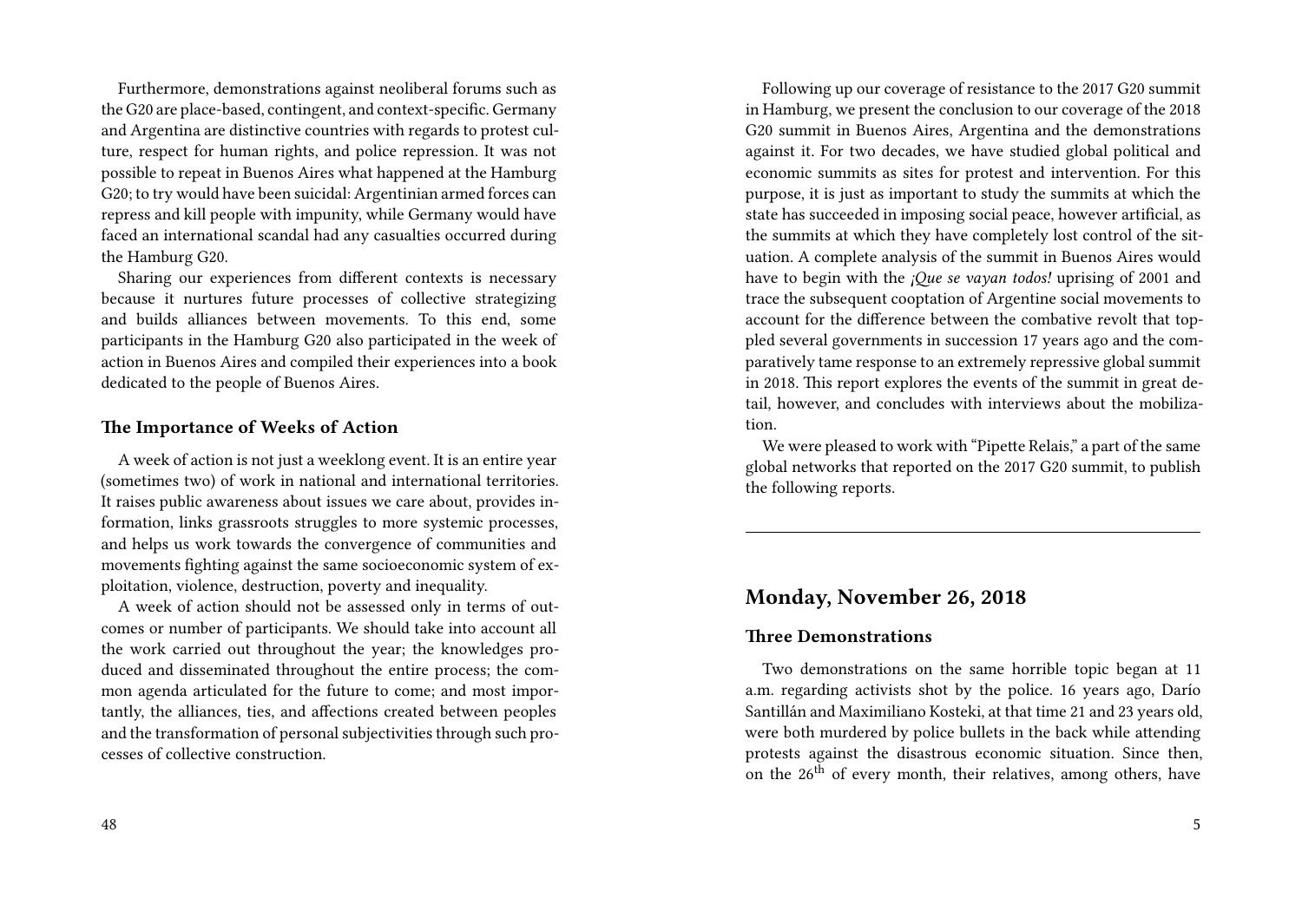held demonstrations demanding that the responsible be punished. This was the first demonstration of the two demonstrations on November 26.

The second demonstration started only 500 meters away from the first with approximately 10,000 people in attendance. A particularly high proportion of the demonstrators were women and people with indigenous roots, the majority of whom were presumably originally from Bolivia, Peru, or Paraguay. It had been originally scheduled as a reaction to the murder of Rodolfo Orellana, committed in Matanza on Thursday the previous week. However, now the protest additionally addressed the death of another activist, 32 year-old Marcos Soria, in Córdoba on Saturday. A police bullet hit him in the head when he tried to flee after being beaten brutally apparently for no reason—by two police officers.

Both men were unarmed, had neither used nor threatened violence, came from extremely poor backgrounds, and were involved in the *Confederación de Trabajadores de la Economía Popular* (CTEP—see description below).

Many began to suspect a connection between the two murders, that they were meant to deter activists from protesting against the G20. Almost anything seemed possible. Rumors of "1500 scheduled deaths during the G20" were circulating via dubious audio messages on WhatsApp and Facebook, especially in the socioeconomically precarious districts and suburbs. The government neither rejected nor denied these rumors.

The third demonstration started at 5 pm, an offshoot of the International Day for the Elimination of Violence against Women which took place the previous day. A few hours prior to the protest, two men had been acquitted of the rape and murder of 16-year-old Lucia despite the overwhelming evidence of their guilt. In reaction to this, people felt enormous anger and perceived powerlessness. Additionally, the demonstration was part of the wider-spread protest against the G20. The comparatively high participation of men at a feminist demonstration was striking, and their participation was

Feminisms—for their catalytic, transversal, intersectional, and internationalist narratives and practices—not only provide us with tools to understand and resist the devastating effects of our current system; they allow us to radically rethink our own practices and modes of organization including within the most "progressive" spaces. The week of action against the G20 and the IMF was yet another proof of this.

#### **Demonstration on November 30**

On November 30, around 50,000 people marched to Congress Square to repudiate the presence of the G20 and the IMF. We considered this demonstration successful given that the city was on lockdown and many strong unions such as the CGT were absent.

That the demonstration was peaceful was a surprise to many, considering the atmosphere of repression, the depth of the current socioeconomic crisis, and the presence of the IMF—whose responsibility for the devastating 2001 Argentina financial crisis remains rooted in Argentinian collective memory. The situation was expected to escalate like it did during the 2017 G20 summit in Hamburg.

However, the Confluence remained committed to non-violence and never intended to prevent the G20 from happening. From a strategic point of view, while shutting down the G20 would have been symbolically powerful, shutting down such forums is not all it takes to move beyond neoliberalism. For example, shutting down the G20 would not have prevented leaders from meeting again or advancing their agenda in other ways, especially through the use of bilateral free trade agreements and investment treaties—a more common form of organizing in the current world trade system.

"Bluntly put, Argentinian armed forces are in a position where they can repress and kill people with complete impunity."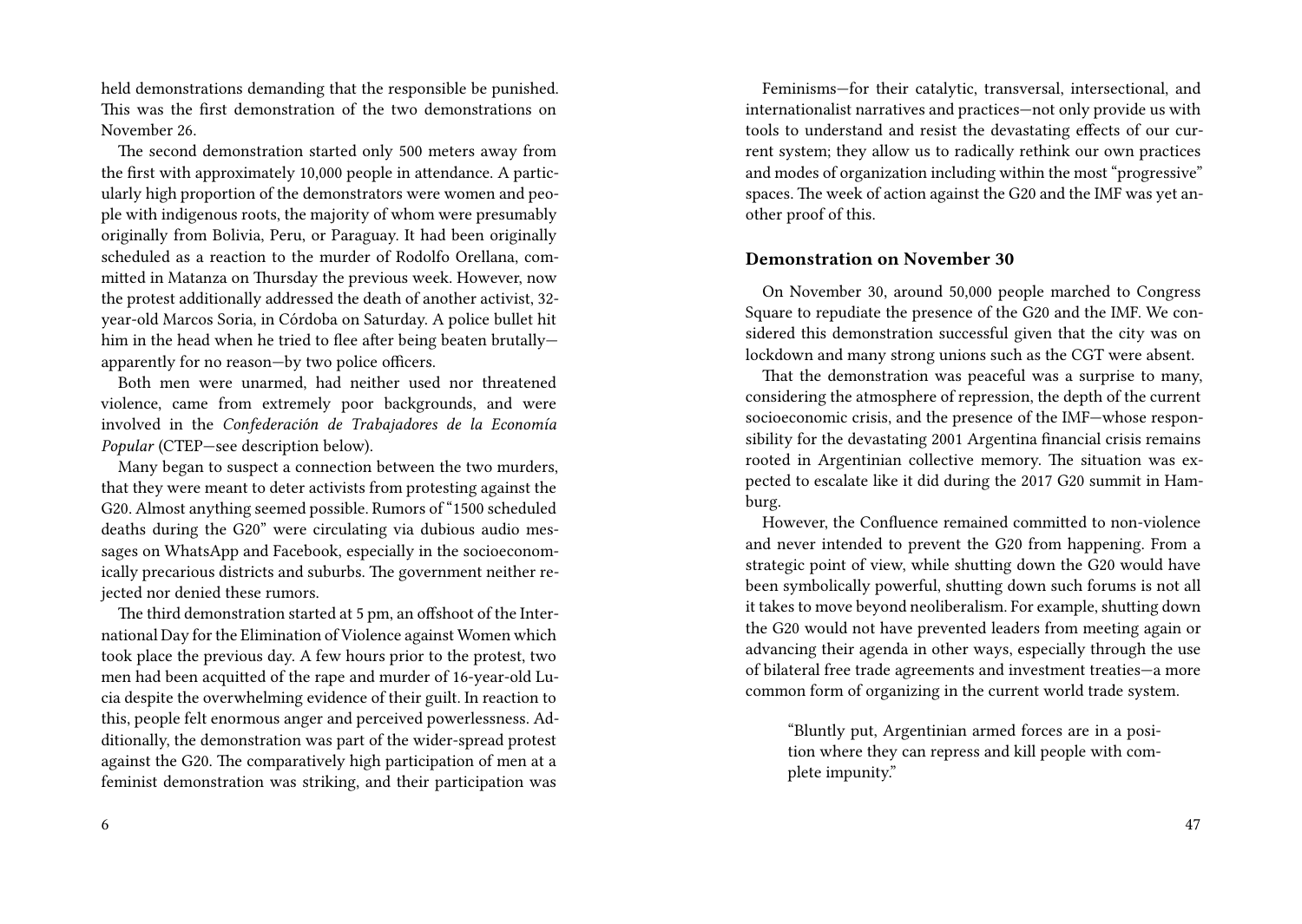of feminist resistance from the entire world; and convened an Ethical, Popular, Anti-racist and Feminist Tribunal against the G20.

During the Tribunal, which was held on Congress Square, the audience denounced crimes against women, women of color, migrant women, and queer communities. After gathering all testimonies, the jury condemned the criminal, perverse, and deathly alliances between capitalism, patriarchy, racism and (neo-) colonialism embodied by and expressed through the G20 and the IMF. These alliances lead to the destruction of nature, the precariousness of peoples, the militarization of all spheres of life, the criminalization of protests, the feminization of poverty, and the war against women especially women of color—and queer communities.

Although they had their own agenda during the week of action, the Feminist Forum was strongly involved the Confluence against the G20. The Feminist Forum was able to maneuver and organize their activities in non-mixed spaces while influencing and feminizing—the Confluence. The presence of many women and feminists inside the Confluence was necessary given that these militant spaces are still prone to machismo, mansplaining, and other manifestations of patriarchy.

The week of action would not have been possible without the majority of women and feminists coordinating the organizational, logistical, communication, and care work it required.

"As repeated by feminist movements, there cannot be a successful fight against capitalism without simultaneous fights against patriarchy, racism, neo-colonialism, and anthropocentrism."

The too-often ignored and silenced sexual division of labor including of militant labor—needs to be recognized if we are to move beyond the currently-devastating socio-economic system. As repeated by feminist movements, there cannot be a successful fight against capitalism without simultaneous fights against patriarchy, racism, neo-colonialism and anthropocentrism.

representative of women's major role in organizing the mobilization against the summit. This pattern of organizing and participation was also reflected in content explanations, events, and the external image of the protest alliance.

The demonstration proceeded without the usual machismo which is commonly expressed in Argentinian protests, and the only outstandingly visible presence of the protest was Nora "Norita" Cortiñas of the Mothers of the Plaza de Mayo. Norita, age 88, spoke at all three demonstrations held that day, and called for participation at the demonstration on November 30 against the G20. She explicitly asked listeners to not allow themselves to be intimidated.

*Confederación de Trabajadores de la Economía Popular: An association of workers in the economy "from below" (i.e. a popular, grassroots movement). CTEP is a network of some 10,000 active people, many of whom are unemployed or in precarious employment. The network focuses on building its own self-determined counter-economy as well as directly combating hunger and homelessness in the poorer barrios. CTEP also includes many rural cooperatives whose products are distributed directly in the network, and CTEP's urban structures supply high-quality machines and utensils to networked campesino organizations. Workers laid off by factory closings are increasingly taking over production facilities and organizing themselves within the framework of cooperatives and CTEP. The network is ideologically quite varied, but left-wing oriented.*

# **Tuesday, November 27, 2018**

## **Peronist Protest**

According to the organizers 50,000 attended the Peronist protest at the Atlético Atlanta stadium. Peronist grassroots organizations and trade unions rallied under the motto "No al G20, Fuera FMI" ("No to G20, IMF Out") during the week of action against the G20.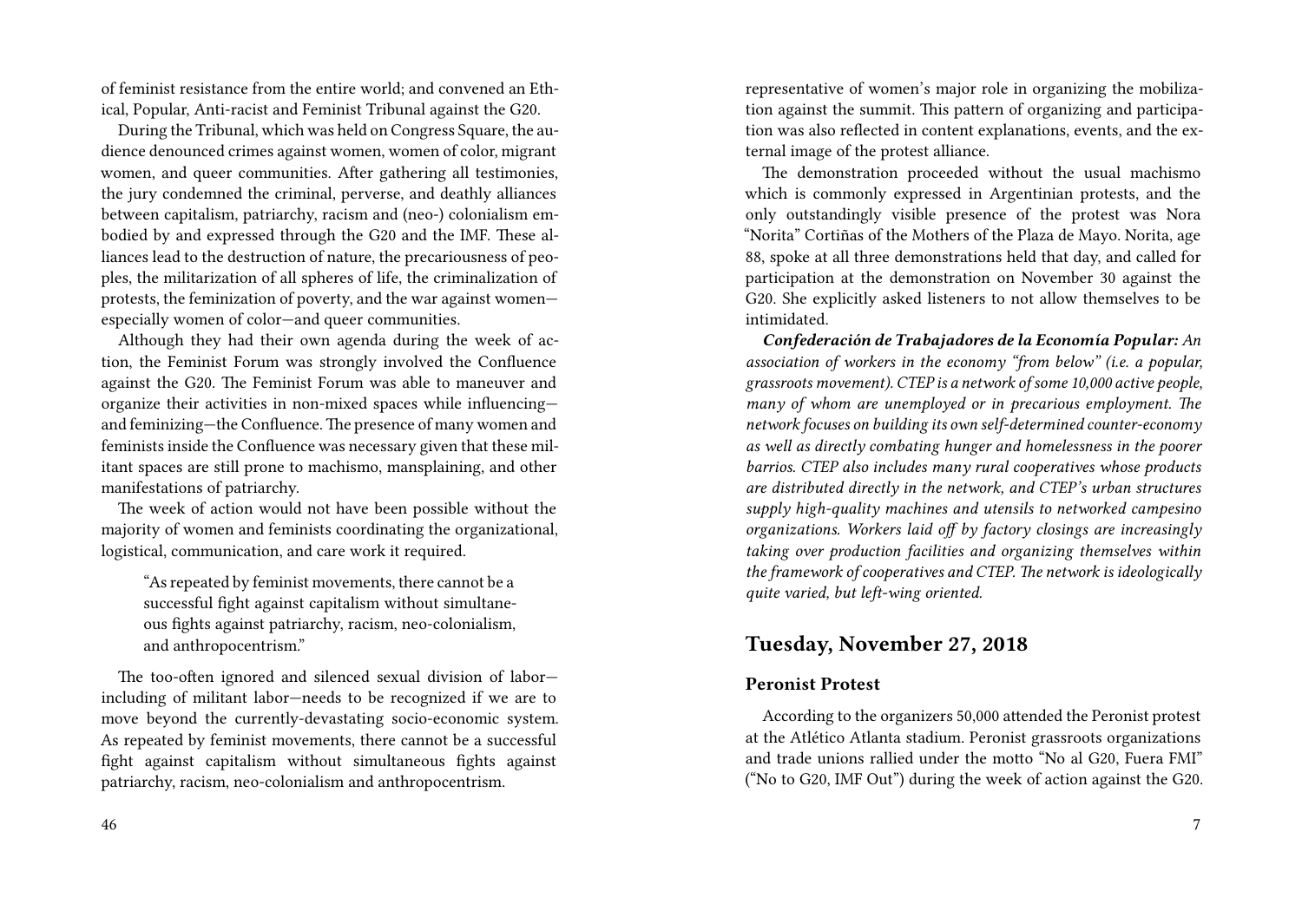As had occurred at the "Day of Militant Peronism," numerous speeches were made against Macri and the IMF. The Peronists saw the upcoming G20 summit as an occasion at which they could air these concerns. The event was dominated by left-wing Peronists, but the political wing of Kirchnerism was also involved, even though former president Cristina Fernández de Kirchner, popularly called "Cristina," did not personally appear.

Many observers saw the rally as a kind of demo substitute for the Peronists because concurrent with the rally, most Peronist organizations hit the brakes on mobilizing for the November 30 anti-G20 demonstration. They justified this by pointing to transportation difficulties and the threat of repression which ordinary party members were not ready for. In addition, there was the issue of the 2019 presidential election, which was a priority for many and for the sake of which it was important to maintain unity within the Peronist movement. Kirchnerism, a political wing of Peronism, does not reject the G20 format in principle, and even took part in it with a certain pride during periods in office.

# **The Beginning of Barriers**

The anti-G20 protest week included numerous discussion events and workshops. One event addressed the special concerns of city residents. However, this event was held relatively far away from the conference venue and the security zones. Compared to the 2017 G20 in Hamburg, the location of the 2018 summit was somewhat more remote.

Moreover, in the only directly adjacent barrio—Villa 31, a socalled "Villa Miseria"—migrants and other disadvantaged populations live at or below the subsistence level. Their day-to-day existence is characterized by struggle and they often live in fear of being deprived of the minimal civil rights remaining to them. In this barrio, the widespread attitude towards the G20 was accordingly passive. Meanwhile, the police began to carry out intensified

#### **(Inter)national Feminists to the Front**

On the heels of the April 2017 World Social Forum in Brazil, the March 2018 Second International Women's Strike, the September 2018 #EleNão ("not him") mobilizations against Bolsonaro in Brazil, and the ongoing campaign to legalize abortion in Argentina, Latin American women, feminists, and queer activists played a key role in the campaigns against the G20 and the IMF.

One group that was particularly involved in the Confluence was the Feminist Forum against the G20. This collective is a diverse, international alliance of feminists, women workers, activists, trade unionists, migrants, indigenous women, afro-descendants, peasants, and queer people. It emerged out of the Feminist Forum against the WTO held last year in Buenos Aires as a process of collective grassroots feminist construction.

The Feminist Forum spent the entire year leading up to the G20 building its own agenda of activities—voicing their repudiation of the hetero-patriarchal capitalist system, expanding (inter)national ties with other feminist collectives, offering feminist tools for understanding and fighting the advance of fascism and the intensification of violence against women—especially against women of color and queer communities.

They also organized two days of action to denounce the "empowerment" discourse of the rich, white, entrepreneurial women of the G20 "Women 20 Affinity Group" which met in early October in Buenos Aires to provide market-based recommendations to G20 leaders on how to better include women in the world economy.

For the G20 week of action, they put together their own agenda with an international seminar about feminist perspectives on current financial, political, and technological turbulence; launched a campaign called "our bodies our territories" denouncing processes of capitalist expropriation and the criminalization of defenders of women's and LGBTQI+ rights; participated in an Assembly of Internationalist Feminists against the G20 sharing their experiences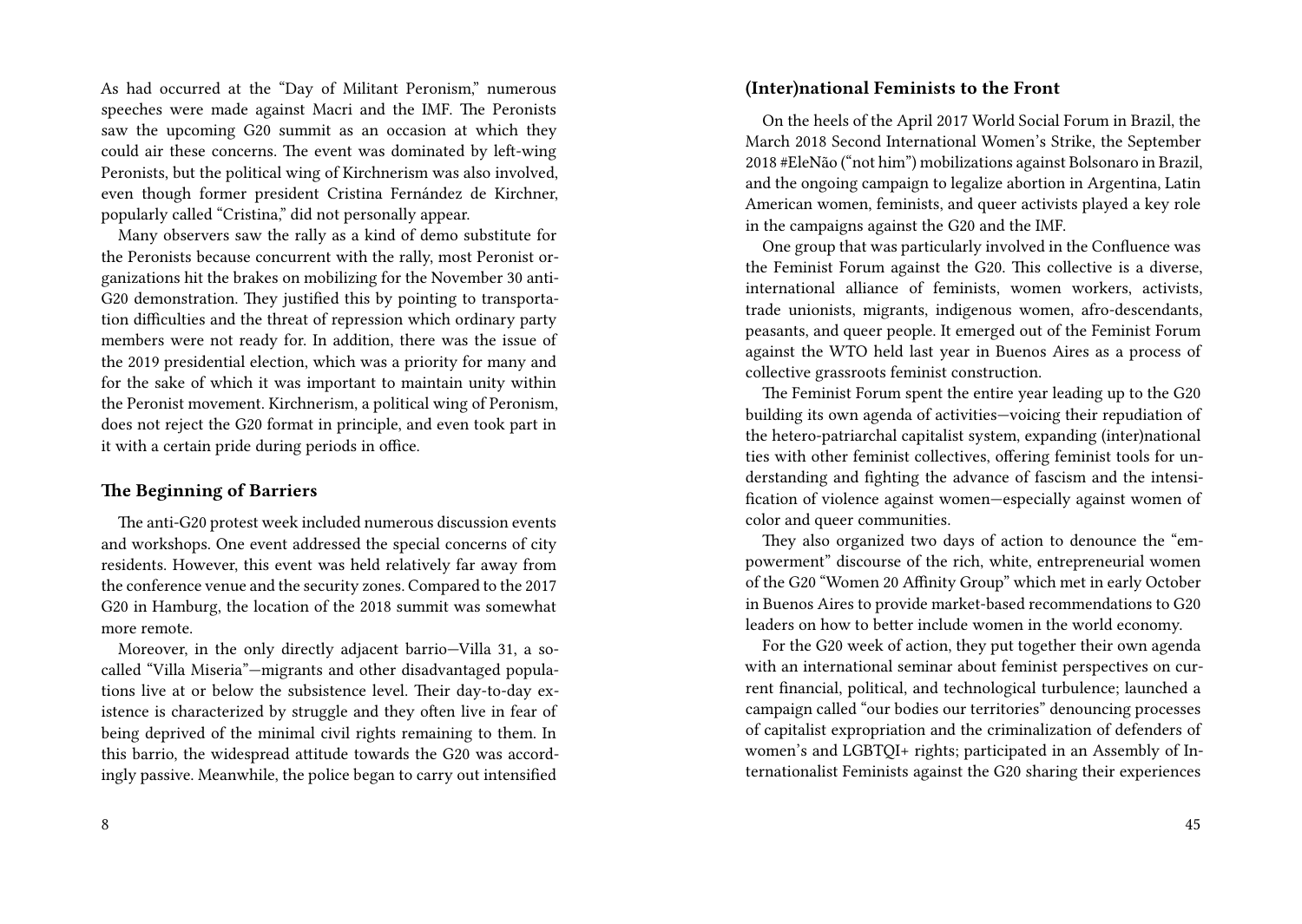The Confluence is an (inter)national alliance of social, political and territorial movements and organizations, unions, cooperatives, movements of women, feminists, afro-descendants, indigenous peoples, LGBTQI+ people, and migrants, amongst others, created in September 2018 to internationalize the resistance against the G20 and the IMF.

The activities organized by the Confluence consisted of various workshops, conferences, creative acts of civil disobedience, a fair put on by the solidarity economy, a music festival, a massive demonstration on November 30, and a two-day "People's Summit"—one of the highlights of this week of action.

"Peoples' Summits (often called "counter-summits") are essential sites of collaboration and exchange among movements, collectives, and organizations."

Peoples' Summits (often called "counter-summits") are essential sites of collaboration and exchange among movements, collectives, and organizations. Here, people affected by the neoliberal system can discuss their concrete realities and struggles and foster alliances—whether local, regional or global—by constructing grassroots alternatives.

The Confluence People's Summit began at the University of Buenos Aires and then moved to the public sphere on Congress Square. More than 5000 people participated from all over Latin America and a couple European countries, though the majority of attendees were from Argentina. The Summit brought together assembly-style forums on feminisms, corporate power, debt, migration, food sovereignty, the commons and sovereignty, health sovereignty, self-managed economies, popular education, and the advance of neo-fascism and militarization in the region. The Summit ended with Liliana Daunes, a well-known Argentine feminist, reading a final declaration synthesizing the results of these two days of collective discussions.

security checks at the entrances to Villa 31. Residents reported that several documents police described as "incorrect" were confiscated and, in some cases, immediately torn apart.

The situation was different in the large security zone around the Teatro Colón and in the hotel zone. Here, in contrast, an effort was made to explain security restrictions to residents and people working there. The security scheme in Buenos Aires was adapted from the frequently-installed security zone around the congress building. Anyone attempting to enter had to prove their identity and provide proof that they were authorized to access a building, such as proof of employment, residence, or a booked hotel bed. Many had expected worse and were preparing accordingly.

Meanwhile, trucks full of steel barrier lattices rolled towards the city center. The government had purchased 15,000 additional pieces—that is, 15 additional kilometers of barrier—that were unloaded and assembled. In some cases, the barriers extended over several kilometers, while in others they functioned only to close off a single road. What made some European observers shudder seemed to be accepted by the majority of city dwellers in a relatively cool manner. The actual construction of the barriers was carried out in the atmosphere of calm routine. There were no reports of spontaneous protests against its construction.

# **Wednesday, November 28, 2018**

#### **A Permit for the Demonstration**

The protest alliance organized a brief morning press conference. It was announced that, after some negotiating, the government would allow the demonstration route to begin at the Avenida 9 de Julio and to pass through the Avenida de Mayo, up to the Congress. For the Confluencia alliance, it was a success to be able to demonstrate on major streets in the city center and end relatively close to the Teatro Colón, the location of the big summit dinner. Previ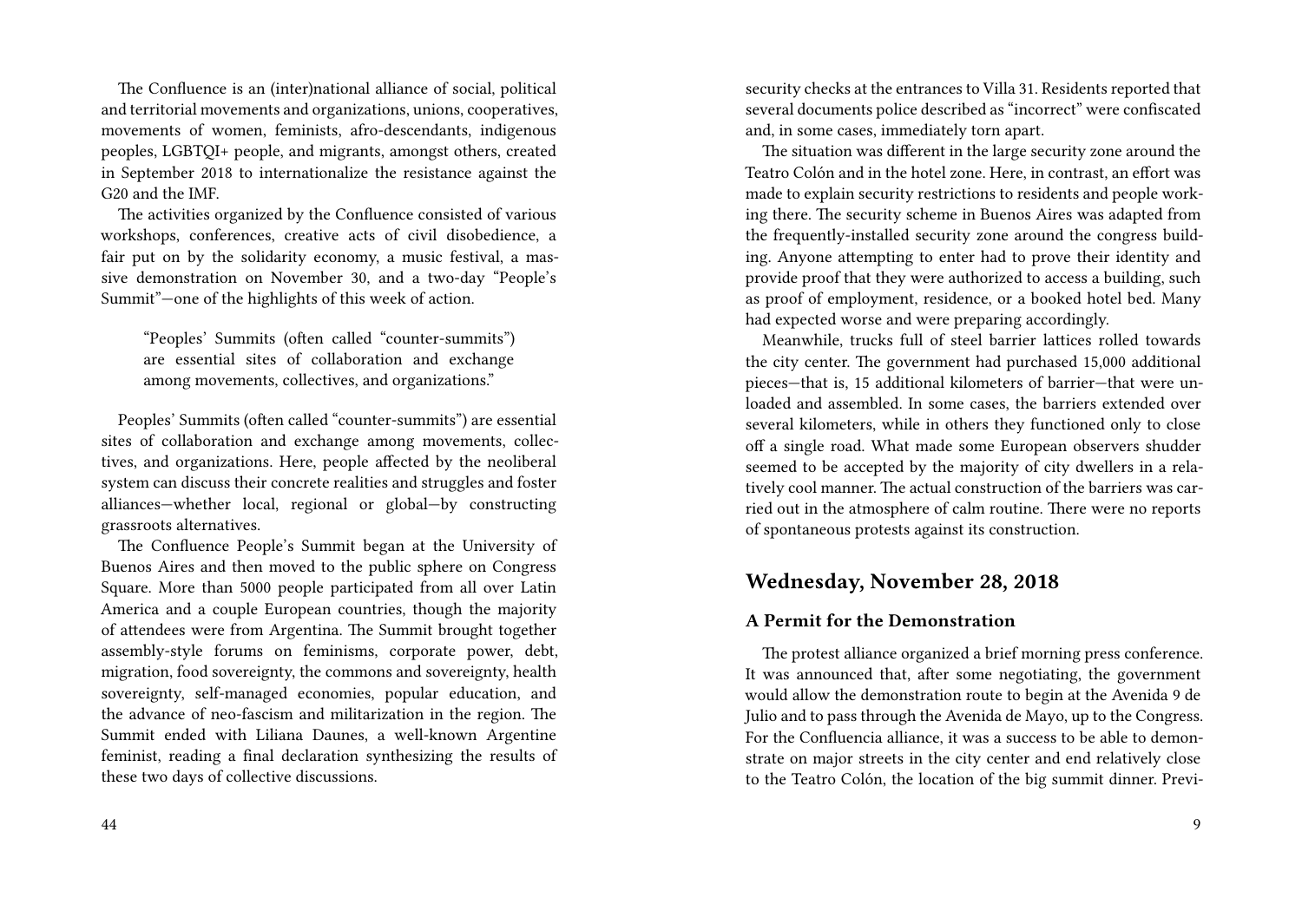ously, security authorities had only offered narrow side streets as potential demonstration routes. At the suggestion of the government, the Argentine Nobel Peace Prize winner Adolfo Pérez Esquivel had ultimately mediated. He criticized the G20, claimed the right to demonstrate, and requested both sides renounce the use of violence. At the press conference, the protest alliance emphasized once again their commitment to non-violence.

Organizers then spoke about the People's Summit which was to start at the Social Science University with more than 20 events listed in the program. These events did not include an informational event about the planned demonstration or the immense security measures, nor was there any public discussion at any point about these issues. The press release and phone number for the emergency legal hotline were made publicly available.

#### **The State's Dual Strategy**

Despite the somewhat surprising concession in regards to the demonstration route, security forces emphasized that a massive contingent would be ready to immediately and forcefully prevent any disturbance, in particular any attempts to penetrate the barricaded-off areas. Police patrols in the city center also became noticeably denser. However, there was not a massive aggressive police presence. No hundred-person-strong troops, helicopters, or clearing tanks were seen in the city center. There was only a single water cannon and three, four-team cars parked in front of the Teatro Colón. Meanwhile, the lines of steel barricades continued to grow. They were not yet closed, but were instead loosely guarded. Car traffic was blocked from some major central streets beginning in the evening. The wide Avenidas, now empty, felt seemed quite disconcerting. It was a clear sign that normal life would soon be interrupted.

The biggest political news of the day was the cessation of the investigation into the death of Santiago Maldonado. Maldonado's

ployment reaching 12%, and an average loss in real salary of 15 points against inflation.

And the G20 did not just leave behind disastrous environmental policies, funny memes and a hole in the public budget (to be compensated with further cuts in the public sector). It left Argentina much more militarized t with over 20,000 police officers and new high-tech anti-riot equipment—all of which will be used to discipline future resistance movements. This is especially worrying as the current Minister of Security announced on Monday right after the summit the implementation of a decree—denounced by human rights organizations—allowing armed forces to shoot whenever they felt they were facing an "imminent threat" without having to provide any justification. [In the end, the Supreme Court of Argentina overturned the decree, declaring it unconstitutional.]

In addition, the Argentinian government carried out an incessant intimidation campaign against social movements and organizations behind the week of action against the G20 by portraying them as terrorist organizations planning violent acts. Two militants from the Confederation of Workers of the Popular Economy (CTEP) were killed by the police in a protest a week before the G20. Social media trolls spread fear by posting false testimonies of people begging everyone to stay home. The Macri administration even accused ATTAC, known worldwide for its non-violent activism against tax evasion, of money laundering. Meanwhile, the government shut down all transportation in the city centre and declared a bank holiday on November 30 to ensure fewer people would attend the demonstration.

## **The Week of Action against the G20**

Despite this campaign of fear, intimidation and repression, the Confluence against the G20 and the IMF organized over 50 activities between November 26 and December 1, not including acts of solidarity carried out in other cities around the world.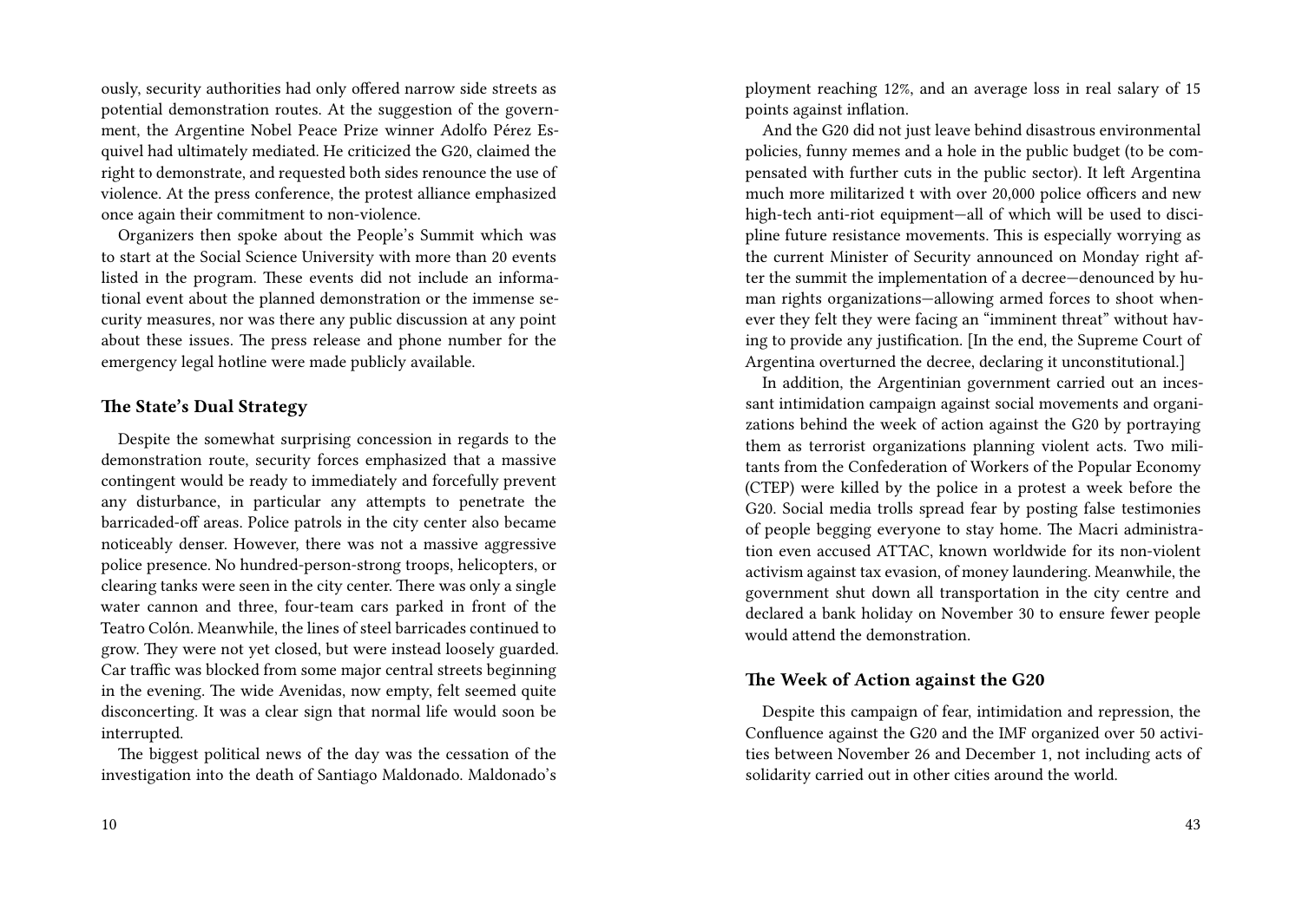## **The G20: A Farce That Is No Laughing Matter**

As expected, the G20 Summit final declaration did not provide any groundbreaking solutions to address the systemic crises we are currently experiencing—and for which the neoliberal policies of the G20 countries, the IMF, and the transnational companies they support are directly responsible.

To cite just one example, the measures decided by the G20 countries—responsible for 78% of emissions of carbon dioxide in the atmosphere—will actually exacerbate climate change. This is especially ironic given this year's G20 slogan: "Building consensus for a just and sustainable development."

Local media turned the summit into a laughingstock by reporting on several diplomatic snafus including the official Argentinian delegation arriving late to greet Macron—who began shaking hands with the airport staff wearing yellow vests (imagine the irony)—on the tarmac, while another Argentinian delegation mistook Xi Jinping as a member of his staff. Merkel arrived a day late after her government plane broke down and Trump incessantly humiliated Macri who was desperately trying to get in his good graces.

The cherry on top was probably the Wi-Fi collapsing during the press conference, attended by 2,500 outraged international journalists, held the first day of the summit.

"The G20 summit did not just leave behind disastrous environmental policies, funny memes and a hole in the public budget. It left Argentina much more militarized than before."

As laughable as it was, this farce cost Argentina millions of euros at a time when the country is going through one of its deepest socio-economic crisis since the peso collapsed last August, with inflation rates close to 50%, poverty rates approaching 33%, unemfamily and lawyer accused the examining magistrate of bias because the circumstances of Maldonado's death clearly indicated that police officers had murdered him and systematically concealed their crime. It was also a slap in the face to the approximately 500,000 people who demonstrated in Buenos Aires not long before, demanding transparency concerning Maldonado's death. In left-wing media and networks, "Santiago's second death" was hotly discussed—and all this happened immediately after the two other murders, in which the police also denied their guilt, and immediately before the G20. The message seemed to be this: police officers can kill left-wing activists with impunity.

The fear of what the state might have planned for the demonstration was growing. People speculated, for example, that the government-approved area in front of Congress, with its many road closures, could easily become a trap. And all this with a police force, secret service, and judicial apparatus still infiltrated by many corrupt right-wing officers instated during the military dictatorship, groups which could apparently afford anything with the backing of security chief Bullrich and President Macri. Pessimists now expected only 10,000 participants to attend the demonstration. Many parents, especially from Peronist backgrounds, called their adult children to warn them urgently against demonstrating.

# **Thursday, November 29, 2018**

## **The First Guests of the State**

Macron was among the first to arrive, despite his own acute crisis in France. After an initial meeting with Macri, Macron fervently advocated Macri's reform policy in front of the international press. The Saudi Arabian Crown Prince prudently remained in his own embassy because the international organization Human Rights Watch had reported him to the Argentine authorities for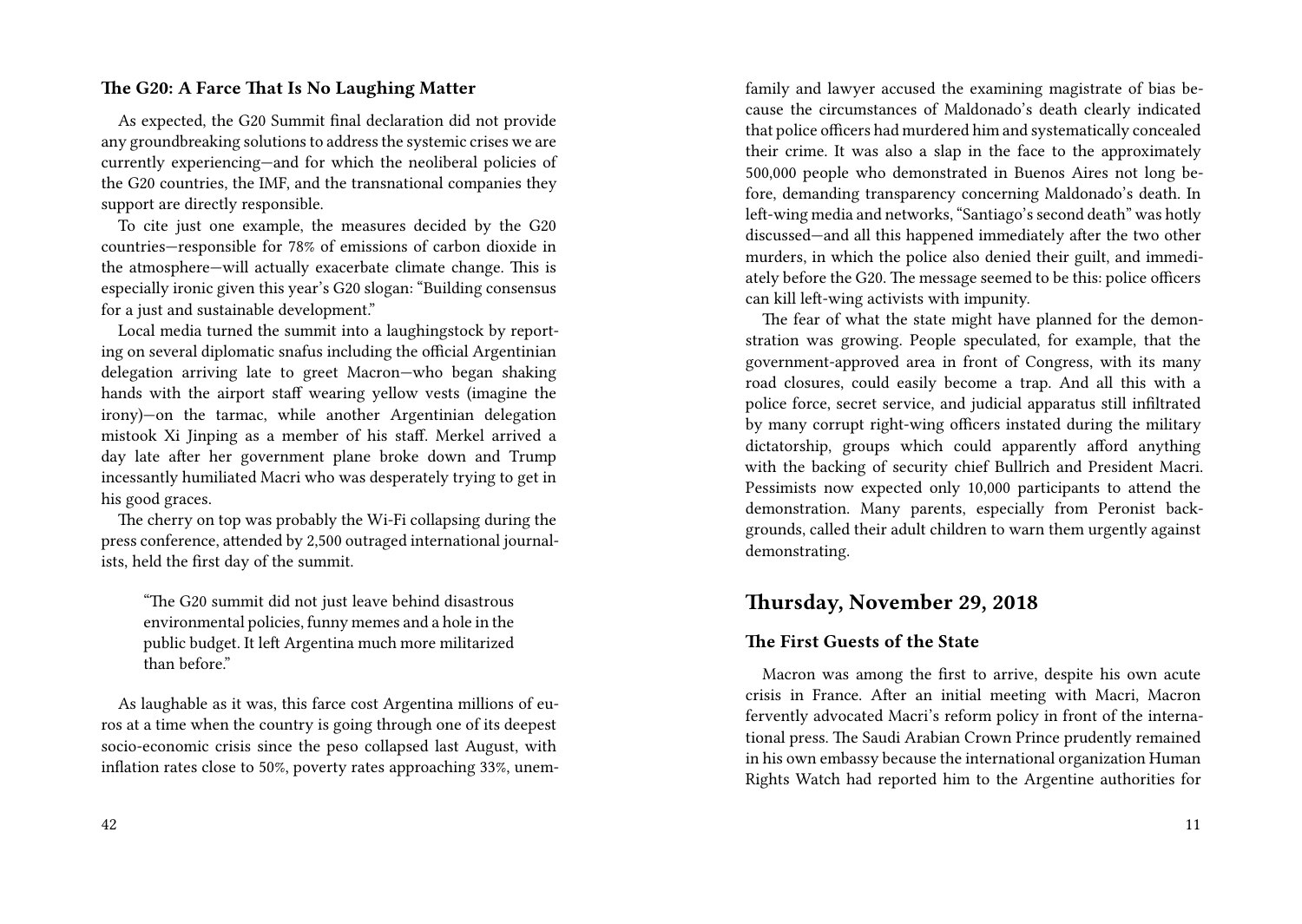his involvement in the murder of journalist Khashoggi. Chancellor Merkel's flight was cancelled due to technical problems which delayed her arrival by an entire day. Meanwhile, the U.S. President, who had arrived early, expressed his views on all kinds of global political issues in his own "thoughtful and balanced" way. The Chinese representatives began to unpack suitcases full of readyto-sign bilateral treaties, several of which were with Argentina. Argentine TV showed first impressions and mishaps.

# **La "Cumbre De Los Pueblos"**

The second day of the summit took place in a very large public venue. Several tents as well as a colorful market and a stage were set up in the central congressional square. Over the course of the day, around 5,000 participants attended the G20 summit events, including many representatives from neighboring countries such as Brazil, Chile, and Uruguay. The same topics were discussed as the day before—but with much more participation and public perception.

At the edge of the congressional square, all streets in the direction of Theatro Colón were closed, but passage was still possible for non-participants who had a justified reason or demonstrators who were perceived to be harmless. A banner with greetings from No G20 Hamburg was placed on the barrier facing the Parliament building and at the end of the evening, there was a brilliant protest concert.

#### **The Evening Before the Summit**

The barriers had gradually been closed and secured and were now guarded by a massive police force. The large metro line, line B, ceased operation. Thousands of stranded people looked for a bus to take, and some walked many kilometers from work back to their homes. In the areas behind the barriers, there were closed security

Sebastiano: You can take them all with you to Hamburg—from there they wouldn't have to go so far to Russia to straighten things out again there.

# **Argentina, the G20, and the Mobilizations against it**

by Marta Musić, published on December 10, 2018.

*Marta Musić comes from France, has lived in Argentina for half a year, participated in the Confluencia, and was an international representative for ATTAC. She has published this review and analysis in English and Spanish, and it has also been translated into German. The text is an authentic insight into the development and orientation of the protest alliance, but it is not an official statement of the Confluencia.*

**As we enter a new phase of authoritarian neoliberalism, it is essential that we continue strengthening ties between movements fighting these structures of oppression, and that we continue to advance in our construction of better worlds.**

In response to the catastrophic Buenos Aires G20 Summit held November 30-December 1, 2018, the Confluencia Fuera G20-FMI organized a week of action to repudiate the presence of the G20 and the IMF in Argentina with the goal of creating spaces of convergence where demonstrators could continue building grassroots alternatives to neoliberalism.

This week of action was an achievement nothing short of inspirational considering the advance of neo-fascism in the continent, the increasing repression and criminalization of social movements, the militarization of territories, and the exhaustion of a fragmented Left following Latin America's progressive cycle.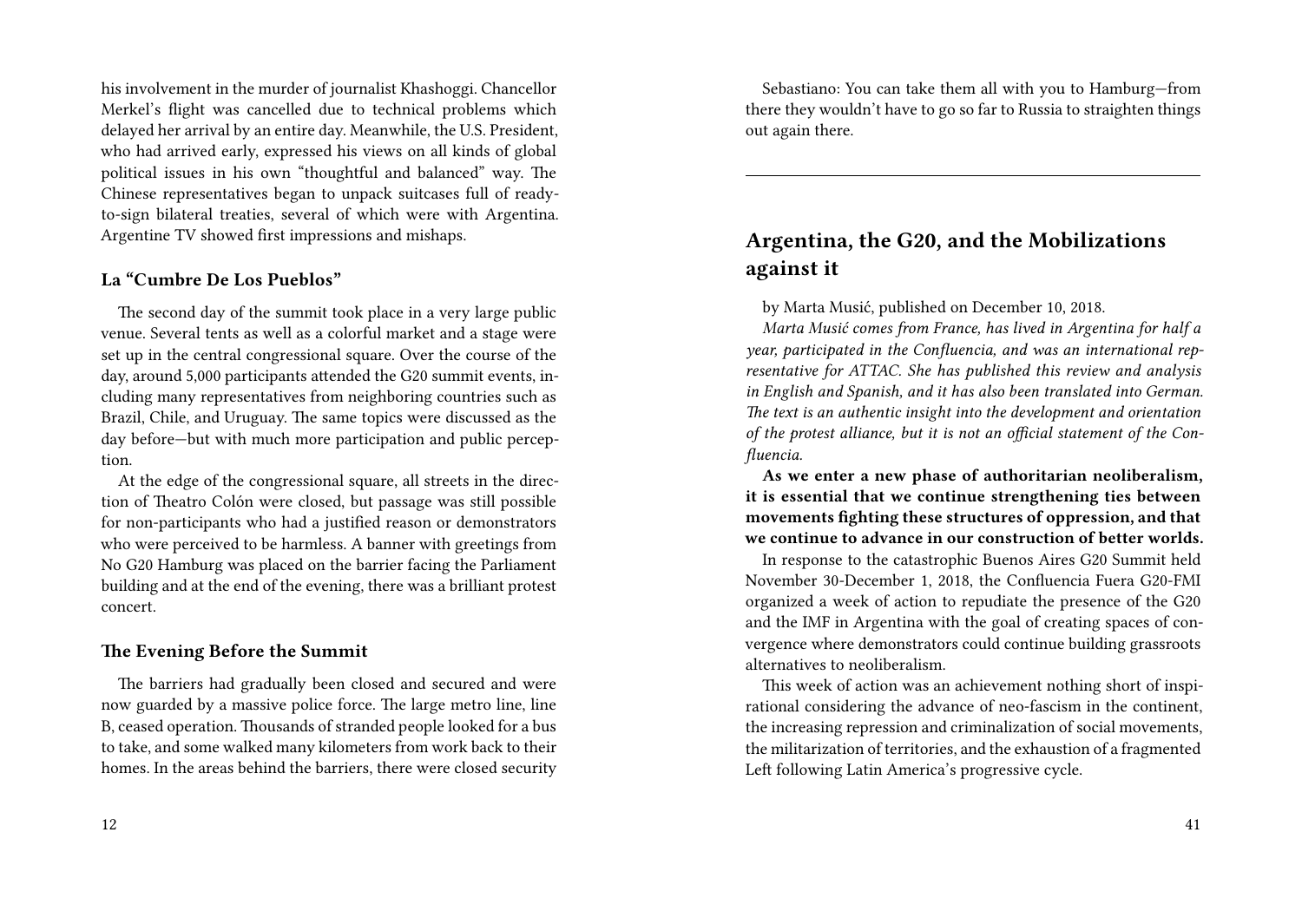threats now suffice as justification. And in December we had a lot of protests in the last years under Macri because then many people will be fired and also because of that many can't afford a dignified Christmas. Probably then the enormous tear gas and rubber bullet reserves saved by the G20 will be used for the first time.<sup>13</sup>

Jan: What do you think politically is most important for the near future?

Sebastiano: Well, we just have to win the next elections in 2019 and then the wind will turn decisively in our direction. We do not need an international public for that either. Rather, this will be decided here on the ground and requires all our strength as well as an overarching unity of forces against the neoliberalism of Macri and the G20 system.

Jan: Who then will line up for the Peronists?

Sebastiano: I think Cristina Kirchner would have the best chances—above all because of her popularity in the poor belt around Buenos Aires. Personally, I am committed to her renewed candidacy.

Jan: Last question: Macri and company obviously have good connections to the football club Boca Juniors. I've heard that River Plate is controlled by you Peronists—is that true?

Sebastiano: This is absolute nonsense and has been put into the world by the conservatively-dominated media just like the corruption accusations against Cristina.

Jan: But you don't deny that there was also corruption during the Kirchner period…

Sebastiano: Did I leave a quixotic personal impression here?

Jan: Nope, all right. Many thanks Sebastiano for the really very informative and intensive conversation… and have fun with your Trotskyists there.

zones around the hotels inhabited by G20 attendees and towards the meeting site. Police presence again noticeably intensified, especially around strategic points such as the main metro station where an average of 1.2 million passengers commute every day. This presence was also seen at the Central Station Retiro, adjacent to Villa 31.

The G20 summit took over urban reality. The city was systematically shut down. The normal life of all residents was restricted. At most, people warily protested against individual barriers. The metropolis of Buenos Aires is huge, with more than 14 million inhabitants. Interruptions are quite normal here and people usually anticipate them in a stay-cool, metropolitan way. Security forces were not going over the top this time and acted as though the event was business as usual. Still, the population was frightened by the threat of government repression. They also faced the widespread and immediate demands of everyday life, which often left little room for direct engagement against the G20. People showed a great deal of caution and restraint.

# **Friday, November 30, 2018**

## **The City**

The subway and all suburban railways had completely stopped operation overnight. Buses, on the other hand, continued to run, with adapted routes so they could avoid the numerous barriers. Only three kilometers from the city center, everyday life continued as normal. But as one moved towards the center, toward the conference venues, hotels and demo route, the streets emptied. Many shops were closed, and many cars had been moved from the area. The traffic itself also dropped by about 80%, although a large number of money transporters drove hectically from station to station. "Avoid the Congress Zone" flashed on the message boards of the

<sup>&</sup>lt;sup>13</sup> December was relatively quiet. Among other things, the government distributed considerable Christmas compensation bonuses and paid outstanding salaries to state employees, in each case from IMF funds.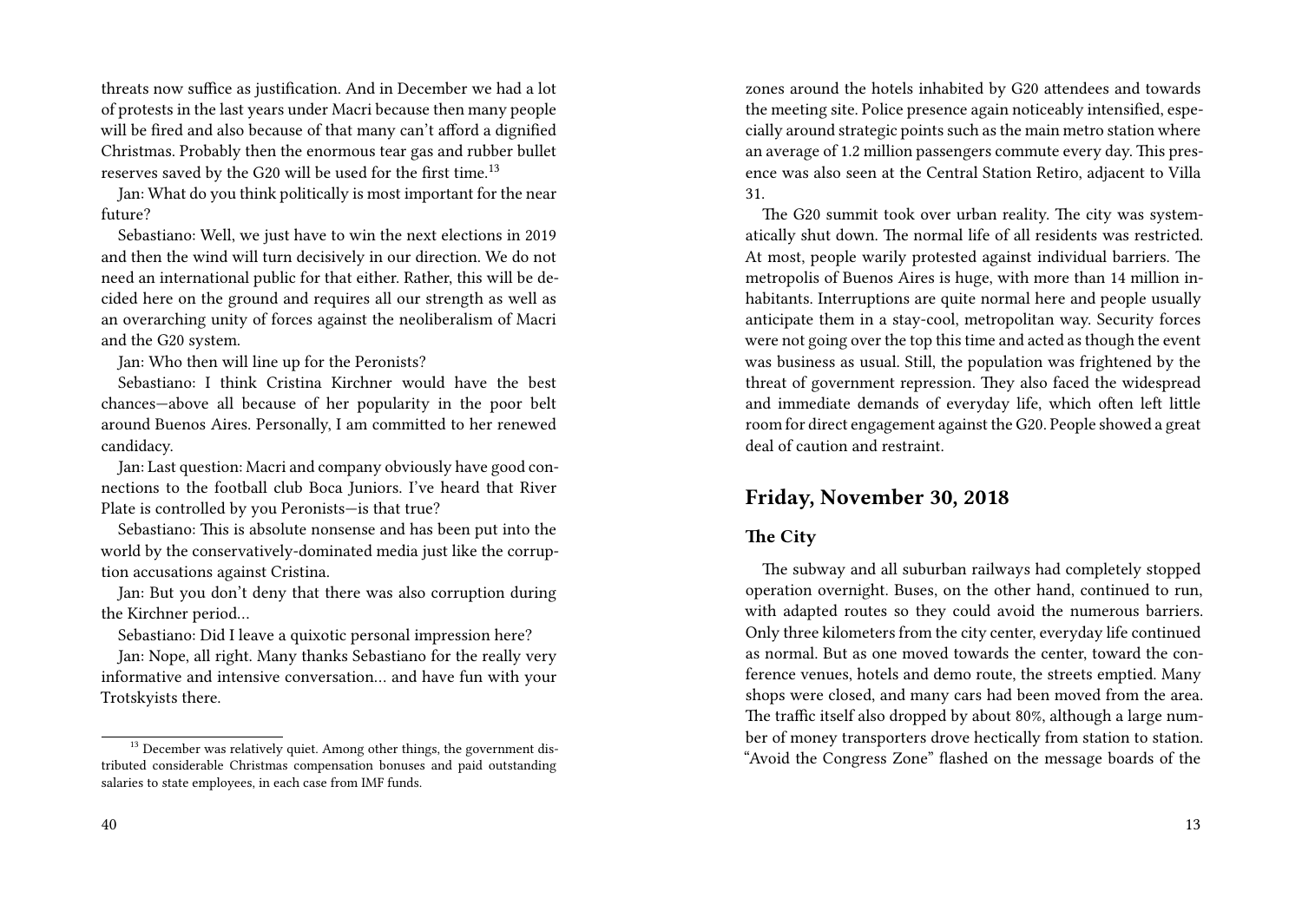large Avenidas running towards the city, but there were almost no cars driving in that direction anyway.

The news tickers told of a small car, long since burnt out, parked near the demonstration route, in which police had allegedly found several boxes of Molotov cocktails. Now, columns of motorcycle cops armed with rubber bullets roamed the streets. The barriers were by then all closed, grim police units posed behind them.

#### **The Demonstration**

The demonstration meeting place began to fill hours in advance. The more radical left had arrived, including left-wing Peronist and Trotskyist parties and the relatively small anti-globalization movement. As is customary here, they brought the flags and banners of their own organizations with them. Banners specifically opposing the G20 were the minority. The most expressive block was at the front of the demo. Here was where things were the most direct, loud, and colorful. Behind this block was the Trotskyist party block, "MST," carrying hundreds of flags and led by a human chain formed by women who had painted all sorts of national flags on their naked torsos. The FIT bloc, the rival Trotskyist party, was also very large, but it was at the rear of the demo, the order having been decided by lottery.

The large trade unions had been pressured not to attend, and so had critical members of civil society, affected neighborhoods, the cultural and art scene, the mass women's movement, and the movement against police and judicial arbitrariness. In addition, Cristina Fernández de Kirchner had on the same morning called on listeners to refrain from attending the demonstration, which is why most of the remaining Peronist organizations and trade unions had dropped out at the last minute, or had appeared only in small numbers. Many prospective attendees also thought they would not even be allowed into the city center. In the end, there were about 50,000 participants—for Buenos Aires, this is a insane threat of violence were certainly much more important in the overall view.

Jan: The alliance "Confluencia" was, on the other hand, very open to everyone. Why didn't you get involved more?

Sebastiano: Well, there were several Peronistically-oriented organizations involved. But a mass participation was not easy for many of us. That wasn't only due to the "evil Trotskyists"—they only participated in the Confluencia…In my opinion a smaller, mainly feminist-oriented group with an internationalist orientation was decisive. Their mobilization was based on the very strong women's movement last March. But that wasn't so easy to transfer to the G20, and so the static Trotskyist camp gained weight. We were pretty much on the outside and argued internally instead. In any case, we missed a unique opportunity to draw attention to the social situation in Argentina, Buenos Aires, and all of Latin America worldwide, given by the presence of the world press. Bullrich and Macri cheer—it couldn't have gone better for them. On the other hand, however, we were not beaten to death.

"The summit itself has only brought further setbacks and has further cemented the neoliberal world order."

Jan: Did the G20 result in anything positive for Argentina or Latin America?

Sebastiano: First and foremost, the Chinese continued to buy our remaining economic silverware. Trump had his show. Macri was able to score with his tears at the Teatro Colón. Your Merkel, on the other hand, seemed for many Argentinians to be the last bastion of international and moral common sense. But the summit itself only brought further setbacks and cemented the neoliberal world order.

Jan: What's going on in Argentina now?

Sebastiano: It's hard to say… Now there are new, tighter laws that were already in the drawer before the G20: for instance, regarding the use of firearms by the police, subjectively-perceived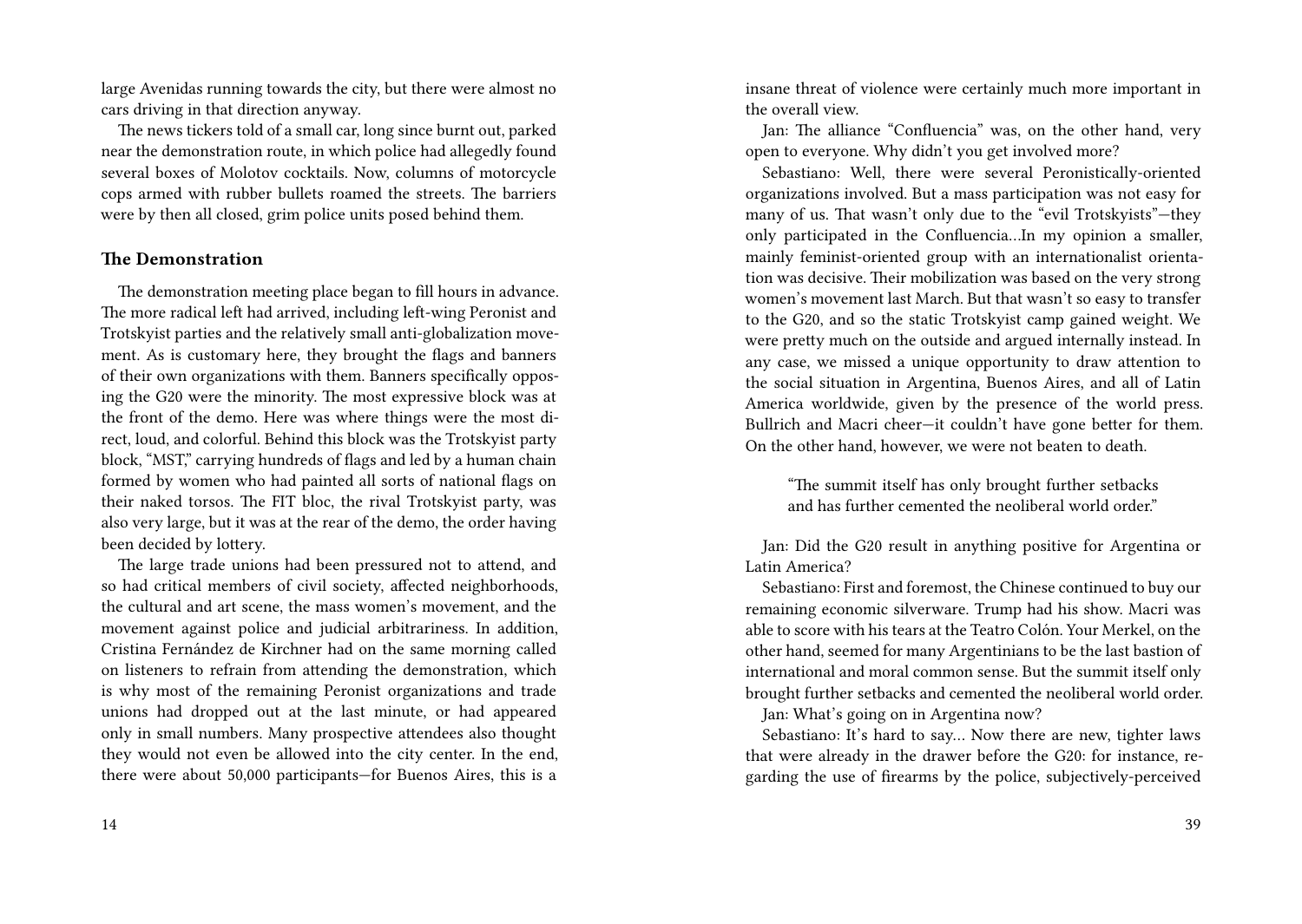the composition of the protest alliance, which seemed to have relatively little connection to this scene. Large parts of the cultural scene feel closely connected to Peronism, and if we don't join in a united way then they won't do much either. Moreover, the Trotskyists are unprecedented cultural oddities that always drum up the same rhythm at the demos. Those who really want to embarrass themselves in the cultural scene join them. Do Trotskyists still exist in Germany?

Jan: As far as I know, only very few, mostly older people, maybe 100 or 200 in all of Germany. Most Germans don't even know who Trotsky actually was. But also, the traditional orthodox Left in Germany is extremely weak. Are the Trotskyists in Argentina so numerous and politically important for the anti-G20 campaign?

Sebastiano: Unfortunately, yes. They also have real support at several universities. Sometimes I think that 90% of all Trotskyists worldwide have gathered just in Buenos Aires. And we—the Peronists—are their declared first favorite enemy. When alliances are formed, they compete against us with monotonous reproaches for alleged reformism. In elections, however, they are left emptyhanded because they are constantly splitting up and have little support among the working class and in the barrios. However, they are very strongly represented in street mobilizations and are popular with many young activists. Those who don't have to work—and there are often many of them—go to every demo.

"Dominant Trotskyists, divided Peronists, determined feminists."

Jan: Do you think that without their prevalence, more people would have come?

Sebastiano: It is not so simple. But I can say that Trotskyists have dominated the scene in regards to the G20—in contrast to mass protest and resistance. But as for why that came about, it is much more complex. Our internal Peronist ambiguity and the medium-sized demonstration. The organizers considered this a success in view of the circumstances: the government had not managed to stop the demonstration with its fear campaign and psychological warfare.

The demonstration, colorful and vociferous, nevertheless traversed the broad Avenida 9 de Julio to parliament. A Trump effigy was burned there and the demo immediately dissolved. This was partly due to the fact that the police had closed off all the streets except for a few small side streets. Those streets were the only point of retreat on an otherwise completely surrounded square, and participants feared that the area was a trap. Two smaller demonstrations running through adjacent districts dissolved a little bit later.

#### **The Police**

The police were conspicuously reserved during the demonstration, though present en masse in the background. An armada in battle formation had taken position in the streets behind the congress, generals giving each other military salutes in front of the troops. There was apparently a trained special unit of several hundred who were qualified for civil war. This unit had few similarities with European riot police and did not come originally from Buenos Aires rather, it was an elite unit of the National Police, which one can imagine without hyperbole as armed anti-guerilla fighters.

In the end, there was not a single concrete clash. However, some very young, alleged anarchists were arrested at the edge of the demo. They had allegedly wanted to distribute hammers and firecrackers in the demo. The media reported a news story about five detainees who had disregarded the Bullrich rules, including a leading Trotskyist. Moreover, the report included a video about 20 masked people at the edge of the demonstration, who were verbally and concretely rejected by other demonstrators.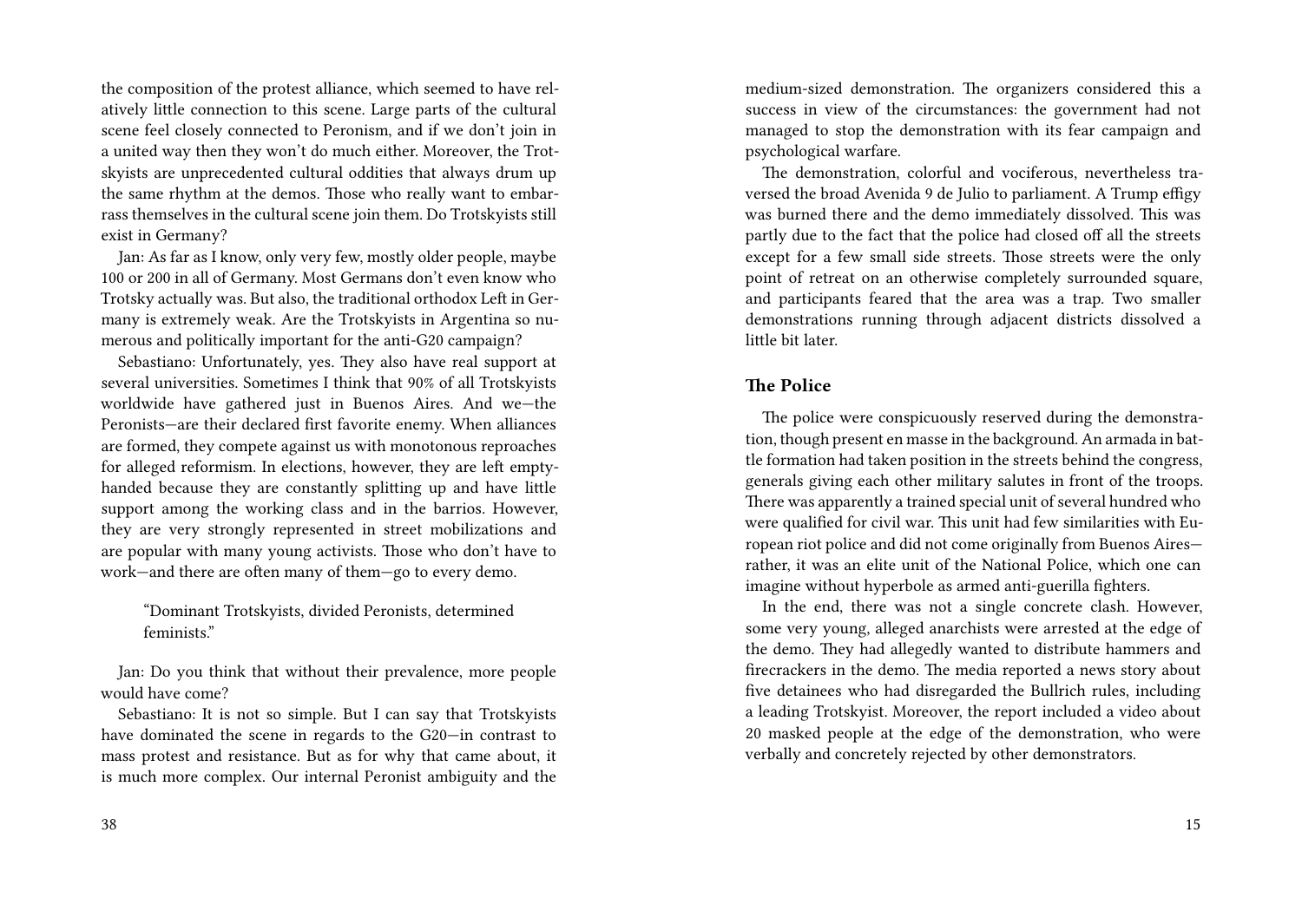## **The Summit Highlight**

The powerful celebrated themselves in the Teatro Colón, one of the oldest and most pompous cultural places in Latin America. The show, with 150 performers and a full orchestra, was reminiscent of an opening ceremony for the Olympic Games. Argentina, as the host country, presented itself with emotionally exaggerated kitsch as well as sensational stage and video technology. The heads of state applauded and Argentina's President Macri was even seen crying. Of course, the show did not represent the reality of the country's situation. Instead, even the Mapuche, an indigenous people who occupy a particularly precarious position in Argentina, were shamelessly tokenized and presented as "part of cultural diversity" with a virtuoso drum concert. There were also tango and gaucho performances and videos displaying nature and renewable energy plants. Football euphoria, on the other hand, as a logical additional genre, was probably removed at short notice and for understandable reasons.

At the end of the show, Buenos Aires high society cheered the state leaders who were sitting in the upper boxes. Trump, of course, interpreted this as directed at him personally and waved back majestically.

# **Security Zones, Corridors, and Convoys**

The area immediately surrounding the Teatro Colón as well as a large zone around the venue were tightly sealed off, as were numerous streets surrounding the state guests' hotels. There was a corridor between the demonstration meeting place and the Teatro that was also immediately adjacent to the relevant hotels; this ten-lanewide Avenidas was was the main summit access route. Numerous convoys drove back and forth on the corridor. In some places, the route was sealed tightly, but in others there were breaks between the barriers where pedestrians were allowed to cross the Avendias.

Sebastiano: Yes, and the demos were also directed directly against Bullrich, the police, and the secret service. In my opinion, this mobilization was the most politically powerful in the recent past. But this also came about because Maldonado came from Buenos Aires and a middle-class family. There were many indigenous people in Patagonia who were murdered before Maldonado was and whose deaths didn't spark any major protests. With Maldonado, however, in addition to the usual people who show up for demos, the Buenos Aires liberal white middle class took to the streets on a massive scale.

Jan: And that didn't happen with the CTEP activists who were shot.

Sebastiano: Yes, indeed. There have only been a few 1,000 on the streets. Admittedly, the demonstration was on a morning during the week, when most work. But the one from Matanza was also Bolivian, and the one from Cordoba was from a subproletarian milieu and had been officially unemployed for a long time. But bourgeois Porteños [residents of Buenos Aires] obviously don't take to the streets in masses, and there has been no mobilization in the progressive cultural scene—in contrast with the case of the white, educated do-gooder Maldonado.

"The attitude of the cultural scene was rather reserved."

Jan: Speaking of the cultural scene, what was their attitude in regards to the G20 protests?

Sebastiano: I would say rather reserved, almost neutral—at least not very active. As far as I know, there was only a very manageable weekend event in advance.

Jan: Why?

Sebastiano: Well, actually there was also protest music at Clasco and during the counter summit at Congress Square. But a larger campaign was missing. In my opinion, the reasons for this lie in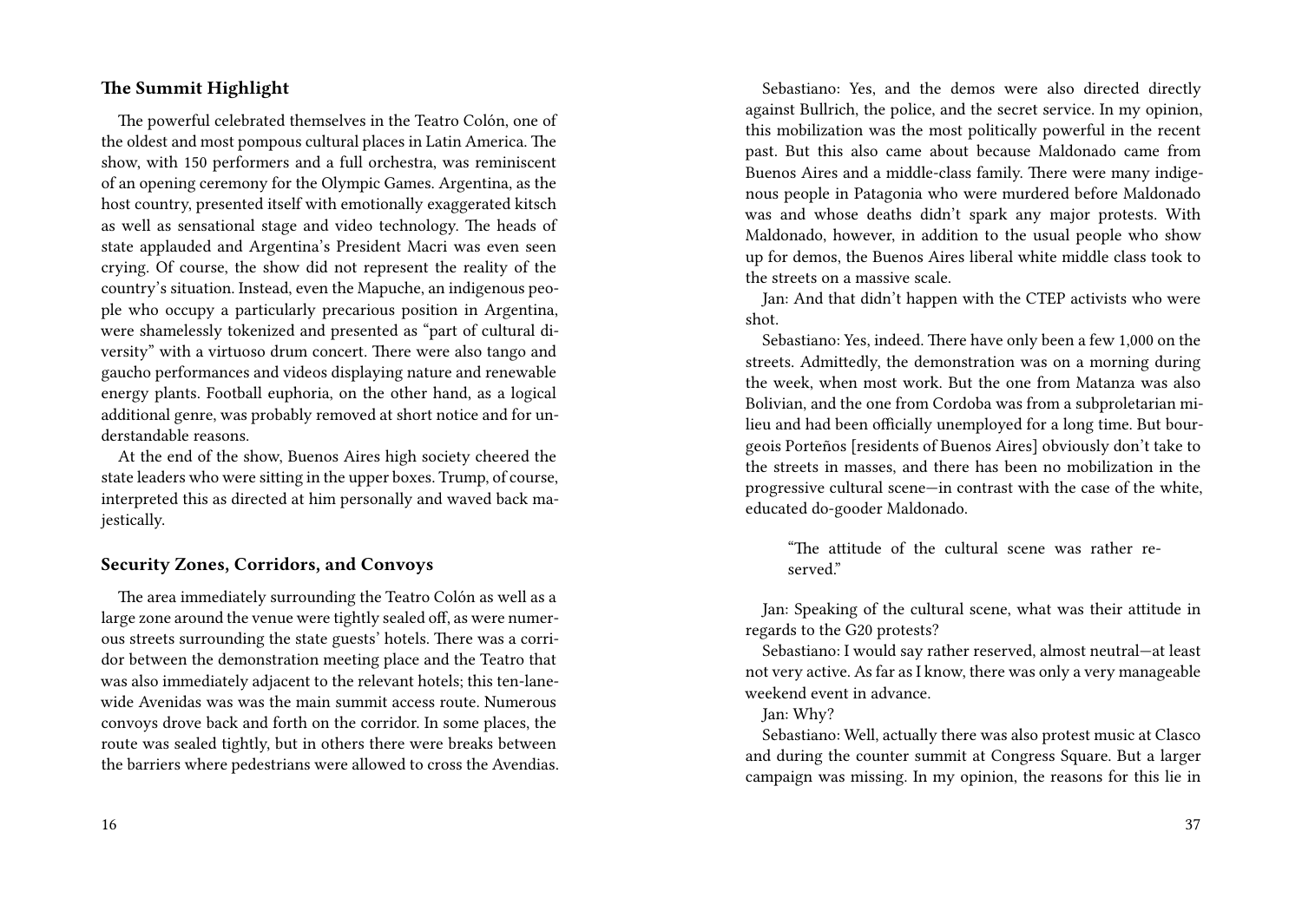able for the summit, Facebook quickly reported that the government expected up to 1500 dead.

"The Argentine secret service has been busy for months trying to prevent uncontrolled mass protests."

Jan: Have these rumors been deliberately put into circulation? Sebastiano: Many say exactly that. The Argentine secret service—this is undisputed—has been busy for months trying to prevent or fight uncontrolled mass protests during the G20. They feel they are entitled to use any means necessary. Incidentally, the secret service is a sector to which we Peronists never had real access again after the military dictatorship—there are nasty, right-wing radical, Mafia structures romping around and the CIA is also on board. Patricia Bullrich is, by the way, seen as the hand of the secret service in the Macri cabinet.

Jan: Aha, where does that come from?

Sebastiano: A bizarre story of bloody betrayal in the context of the Montoneros, in the beginning of the 80s. Bullrich and her sister were also involved; her brother-in-law was even one of the leaders. These children from the Argentinean upper class are said to have been smuggled in on behalf of the secret service and to have betrayed the entire structure of the guerrillas, which finally led to thousands of murdered people. Patricia Bullrich, on the other hand, made a career as a security expert and finally as a minister. Her special project is repression in Patagonia against the protest of the Mapuche Indians. The Bullrich family also has huge estates there and corresponding economic interests. The secret service leads a dirty war for the rich and against the people.

Jan: The Maldonado case<sup>12</sup> got a lot of international attention. At that time, a little more than a year ago, about 500,000 people took to the streets in Buenos Aires…

On some sections of the route, convoys drove at high speed without any police presence.

As an individual, it was even possible to get to the Teatro Colon without going through any security controls and to stay there for some time undisturbed. About 80 meters away from the Teatro Colón, hundreds of onlookers were gathered. Couples, families and tourists took photos, while kids played football—all in the immediate vicinity of heavily armed security forces who lingered around the barrier and in small groups in the area, wearing sunglasses despite the late hour.

Any blockade action would most likely have been dispersed quickly and violently. However, assassins camouflaged even halfwell could have struck unhindered, and at several corridor sections even would have had a good chance at escaping. Considering the overall security hysteria, these were bizarre oversights, and they confirm the assumption that the security strategy was meant to prevent public protest actions; even the immediate security of state guests was obviously of secondary importance.

#### **Protests End After the Demonstration**

The security forces were relatively relaxed in the evening, as no further protest actions were announced following the demonstration. When the demonstrations dissolved at about 6pm, almost all the protesters left the center quickly and avoided going near the summit. There were no public discussions about direct disturbance actions, nor was there any public proposal to protest at the transportation routes or close to the Teatro Colón or the summit locations. Possible escalation of any kind was expressly avoided by the protest organizers. But, with few exceptions, there was also no spontaneous movement towards the summit.

<sup>&</sup>lt;sup>12</sup> Based on a screenplay by Florencia Kirchner (daughter of the expresident*), the film \*El Camino de Santiago* was also shown at CLASCO.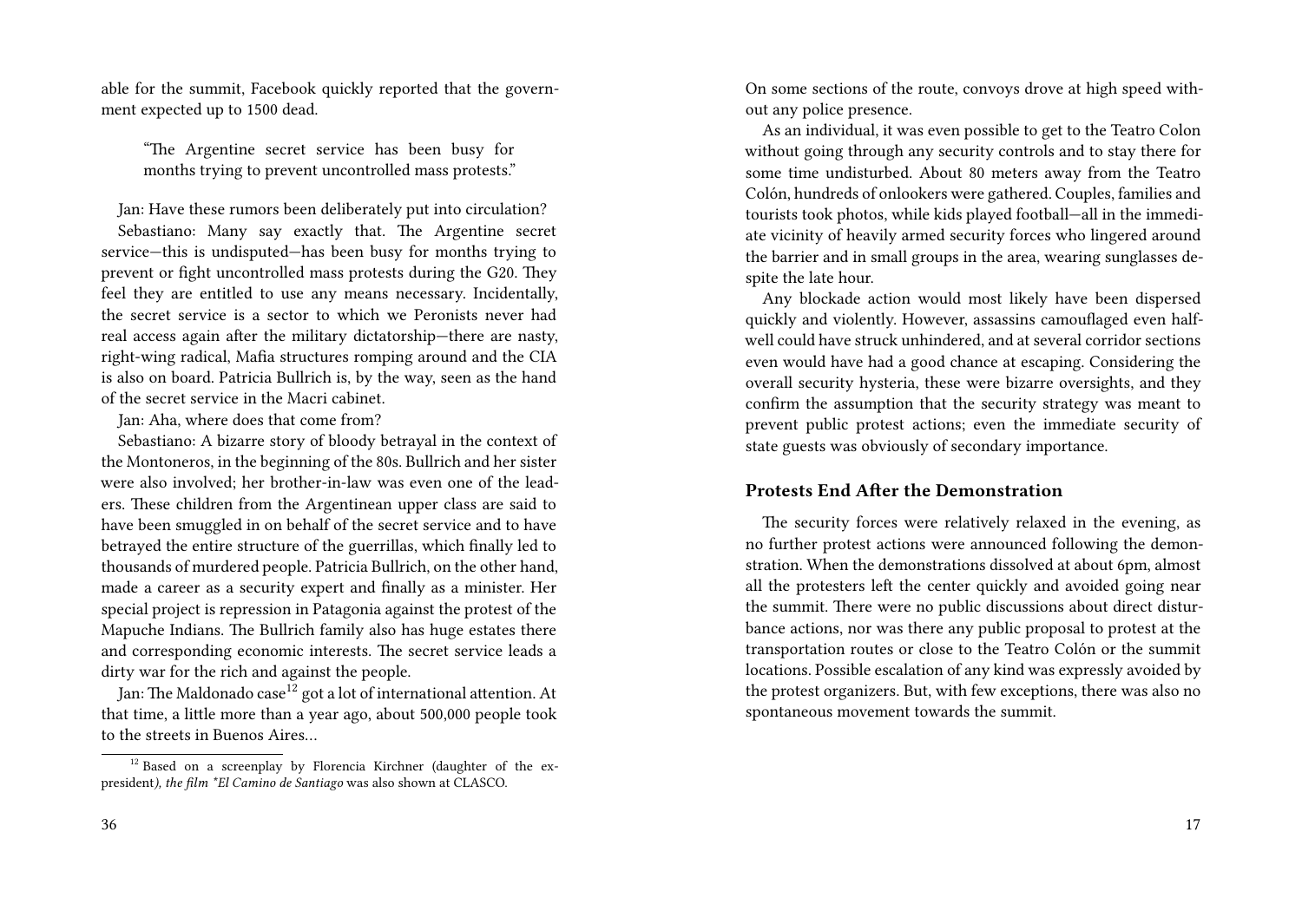# **Saturday, December 1, 2018**

#### **Summit of the World Powers**

In general, the G20 summit focused on bilateral discussions. It almost seemed as if there was a kind of race between the heads-ofstate to meet with as many other heads-of-state as possible, particularly the most powerful ones, in one-on-one talks. In this context, leaders abandoned their claimed goal of negotiating something all together, or really getting any results at all. It is not surprising that the more powerful participants in this kind of conversation always have the upper hand. Tactics like a pressure buildup or even coalitions of several weaker parties against one stronger party are impossible from the outset. As such, the summit was tailor-made for Putin, Trump and Xi Jinping.

The Joint Final Declaration was insubstantial and meaningless. It was easy to see through the pretense about a supposedly "hard struggle" to come together on this Declaration—no one even claimed it would have any binding impact on the future. It only happened at all so world leaders could avoid the embarrassment of ending the summit without a final declaration.

What is generally thought of as the most relevant summit result was the provisional postponement of various punitive tariffs, and thus the temporary defusing of the trade war between China and the U.S. This agreement occurred in bilateral negotiations. Trump described it as a "fabulous success"—but actually, the Chinese used the G20 to expand their sphere of influence across the board. This time, the focus was on Latin America. It was about long-term investments, large participation in entire economic sectors, commodity deals, and bilateral political agreements. Another significant event was that the US, Canada, and Mexico signed a newly-revised free trade agreement. The treaty was amended, at Trump's insistence, to include passages prohibiting the parties from trading with

Sebastiano: That's true. The big unions in particular saw the danger that if a certain critical mass were to take to the streets, the escalation would inevitably come. Many functionaries simply did not want to, or could not, risk that. In addition, there was direct pressure from the government on key structures. And finally, various Trotskyist parties had so appropriated larger parts of the protest in terms of content that for us, the proponents of massive participation as Peronists ran out of arguments internally.

Jan: One after the other: What was the concrete pressure of the government like?

Sebastiano: High-ranking trade union officials were made unmistakably aware that they would be held accountable for any escalation. Moreover, a few weeks before the summit, there were direct talks between IMF representatives and the  $CGT<sup>11</sup>$  leadership. The latter was able to save some fundamental trade union rights and then withdrew in the mobilization against the IMF as well as against the G20. They also cancelled the general strike that was planned to occur shortly before the summit. But fear was also deliberately stirred up in our other grassroots organizations and in the social movements in general. This happened in particular on the outskirts of Buenos Aires—where the need is highest, but where there is also a widespread susceptibility to apocalyptic rumors.

Jan: For example, you mean the two CTEP activists who were shot?

Sebastiano: Yes, the murder of the two of them had a profound effect in these very precarious barrios. It was precisely there that rumors of further deaths made the round. Facebook was used to spread the rumor that security forces had orders to shoot fiercely at the demonstration at the first opportunity, and that the military would be ready if necessary. From 1500 hospital beds made avail-

<sup>&</sup>lt;sup>11</sup> Confederación General del Trabajo, the largest trade union in Argentina. It is rather conservative and Peronistically oriented, but is quite strong at mobilizing protests.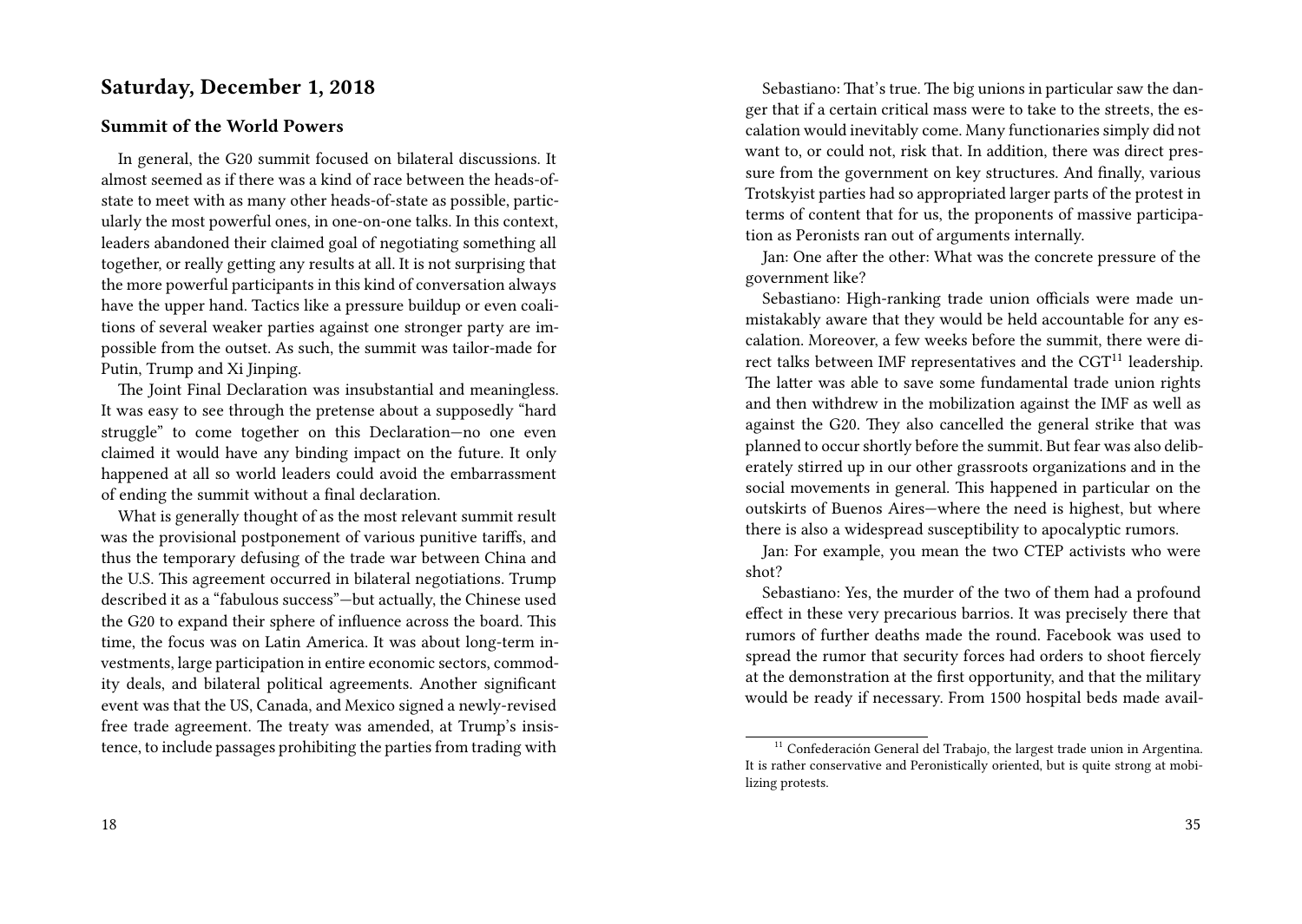implemented by Perón, the improvement of the immediate living conditions of the poorer sections of the population, free access to education, and basic health care. Because of that, decisive political structures within Peronism have automatically blocked this critical consideration for a long time. However, during the Kirchner era this stigmatization was slowly dissolved. Of course, today, we Peronists are, without exception, convinced anti-fascists. Nobody in Latin America doubts this.

Jan: How do you evaluate the course of the G20 summit, in particular the protests against it?

Sebastiano: First of all, like all Argentinians, I was very relieved that there were no dead. That seemed to be the most probable option given the threats made by Security Minister Bullrich, which were unequivocal. I compliment the organizers of the demonstration, who did not allow themselves to be provoked, and acted very responsibly. On the other hand, there were far too few on the streets in view of the social crisis, which has a lot to do with the G20 system. Militarized deterrence and the cancelling of transportation in the city center had its intended effect. However, I myself was present at the demonstration, although my wife wanted to stop me. We and several others came from La Plata in private cars.

Jan: There were no buses?

Sebastiano: The police had previously called many bus companies and explained that the whole city would be sealed off and that, in general, a very complicated situation was to be expected. As a result, only completely overpriced buses would have been available.

"It was made clear to high-ranking trade union officials that they would be held accountable if the situation escalated"

Jan: It was mainly the Peronist camp that reduced the mobilization, wasn't it?

countries that do not have a market economy as their basic economic system.

# **Solidarity Actions in Hamburg and Montevideo, Massive Riots in Paris**

# **Hamburg, Germany**

On the night of November 30, 2018, protesters egged the Olaf Scholz's house and set the unoccupied guardhouse on fire (Scholz was Hamburg's mayor during the 2017 G20 and is now the German Finance Minister and Vice Chancellor). In their statement, published in Spanish and German, the actors expressed solidarity with people of Buenos Aires, and especially with the anarchists who had been arrested two weeks before.

On December 1, after a St. Pauli football club home match, a small solidarity demonstration moved through the city center and a medium-sized rally took place in front of the pre-trial detention center where some prisoners from the 2017 Hamburg G20 protests are still being held.

#### **France**

On December 1, in Paris and many other French cities, there were street battles between yellow vest demonstrators and the police that lasted for hours. Europe's most expensive shopping street, the Champs-Élisées, was largely destroyed, a great deal of looting took place, and a statue of Napoleon at the Arc de Triomphe was beheaded. There were also numerous arrests, and many demonstrators were injured.

The scenes that many had expected in Buenos Aires were taking place in Paris. While France was rioting, President Macron was in Buenos Aires playing a minor role. The international press looked to Paris, as the G20 summit had become rather boring for them. In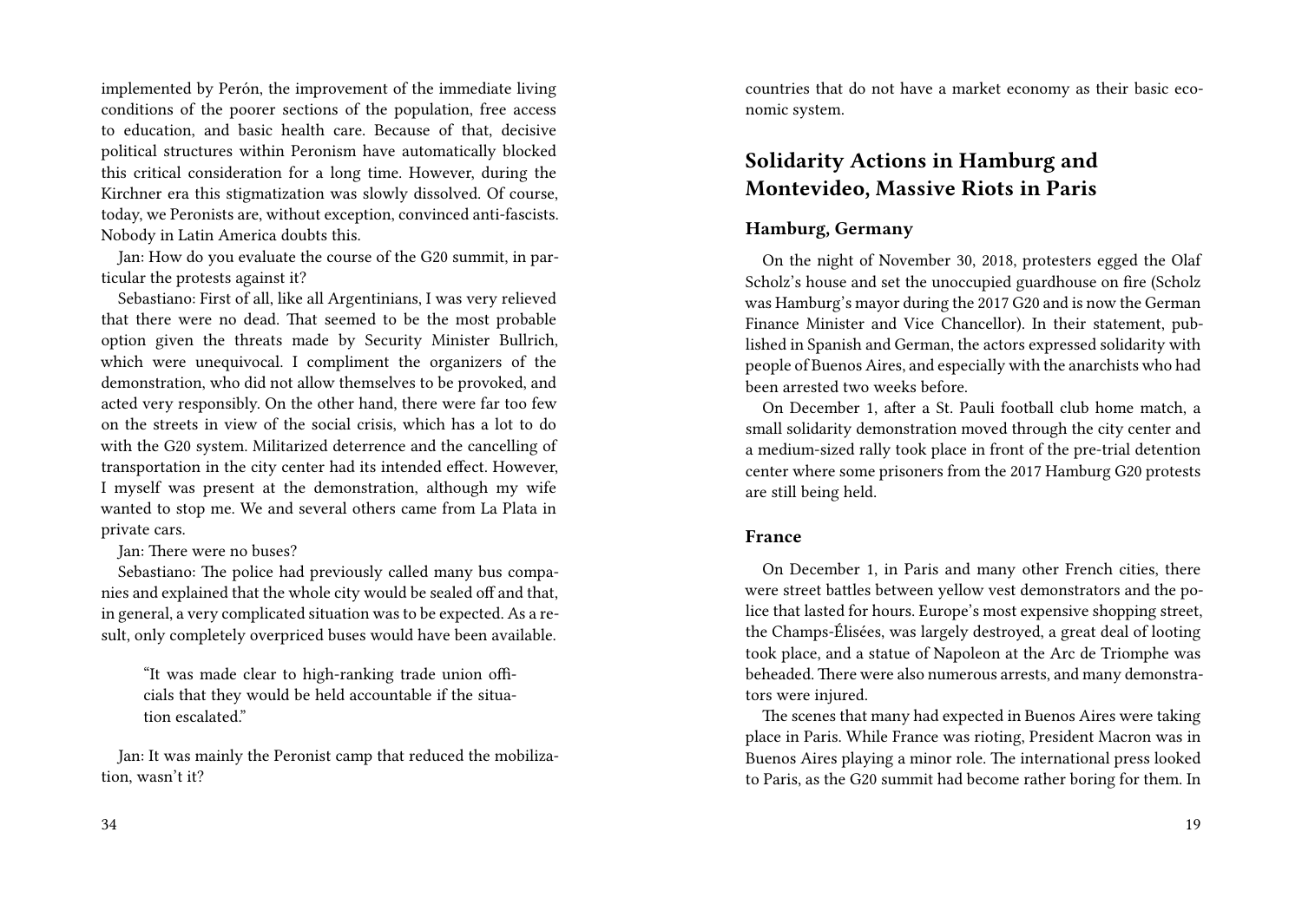Buenos Aires, the dismantling of the barriers had already begun in the middle of the summit.

#### **Montevideo, Uruguay**

Activists in Montevideo held a solidarity demonstration during which the French embassy was severely damaged.

# **Conclusion: Ghost Town for the G20**

What happened in Buenos Aires during the G20 was astonishing. The city pulled the plug. A special holiday was proclaimed, public transport was largely shut down, some districts and large parts of the city were sealed off, and residents were asked to avoid the city center and preferably to leave the city entirely during the summit. The state waged an all-encompassing security campaign against the main demonstration in order to show the potential for immense state repression and violence. As a consequence, even longtime political activists decided not to take part in the protests.

One could draw the preliminary simplified conclusion that the goal of taking to the streets to protest the G20 and the IMF was achieved. Yet the security calculations of Macri and the G20 successfully prevented bigger disturbances. Many demonstrators and residents of Buenos Aires were first and foremost relieved that the feared, even expected, bloody attacks by the police did not take place; there was no repression purgatory, even though the police probably would have needed little cause to intervene violently against protestors. Ultimately, the police were highly satisfied with the general course of the summit and their security strategy.

The G20 in Buenos Aires will go down in history as a summit without any great trouble. But the 12 (alleged) anarchists who were arrested before the summit have been hit hard. They are still in prison and will presumably be made to stand trial as scapegoats for all the protests that the G20 leaders and their security teams

Sebastiano: Good question. I think these people have been corrupted and won't make it onto any of our movement's electoral lists again…

"The great majority of intellectuals, as well as the wage earners, understand themselves in a Peronist context."

Jan: The Peronist movement is, speaking diplomatically, heterogeneous.

Sebastiano: You can go ahead and say "split." But the differences are not new, nor have they only appeared during the budget vote. On the other hand, there is no real alternative than us to the Macri and Bullrich system. We are indeed bad and dirty on the one hand, but on the other hand, we are the social and human Argentina. It is not for nothing that the vast majority of intellectuals and wage earners understand themselves in a Peronist context. But it is also a bit like a family with terrible uncles, mean mothers-in-law and stupid cousins.

Jan: Well, your father figure Juan Domingo Perón also granted asylum to thousands of German Nazis and other European fascists after the war, and when he had to leave into exile, he went to the Spanish dictator Franco.

Sebastiano: I know, too, that Perón was a militarist through and through, and he represented widespread views there. But I don't want to apologize for that.

Jan: Has that ever been critically reviewed in Argentina?

"Today, we Peronists are, without exception, convinced anti-fascists."

Sebastiano: A difficult topic, because this very necessary processing was often demanded by people who are socio-politically oriented near to right-wing circles. These campaigns were always directed against the policy of social equality and justice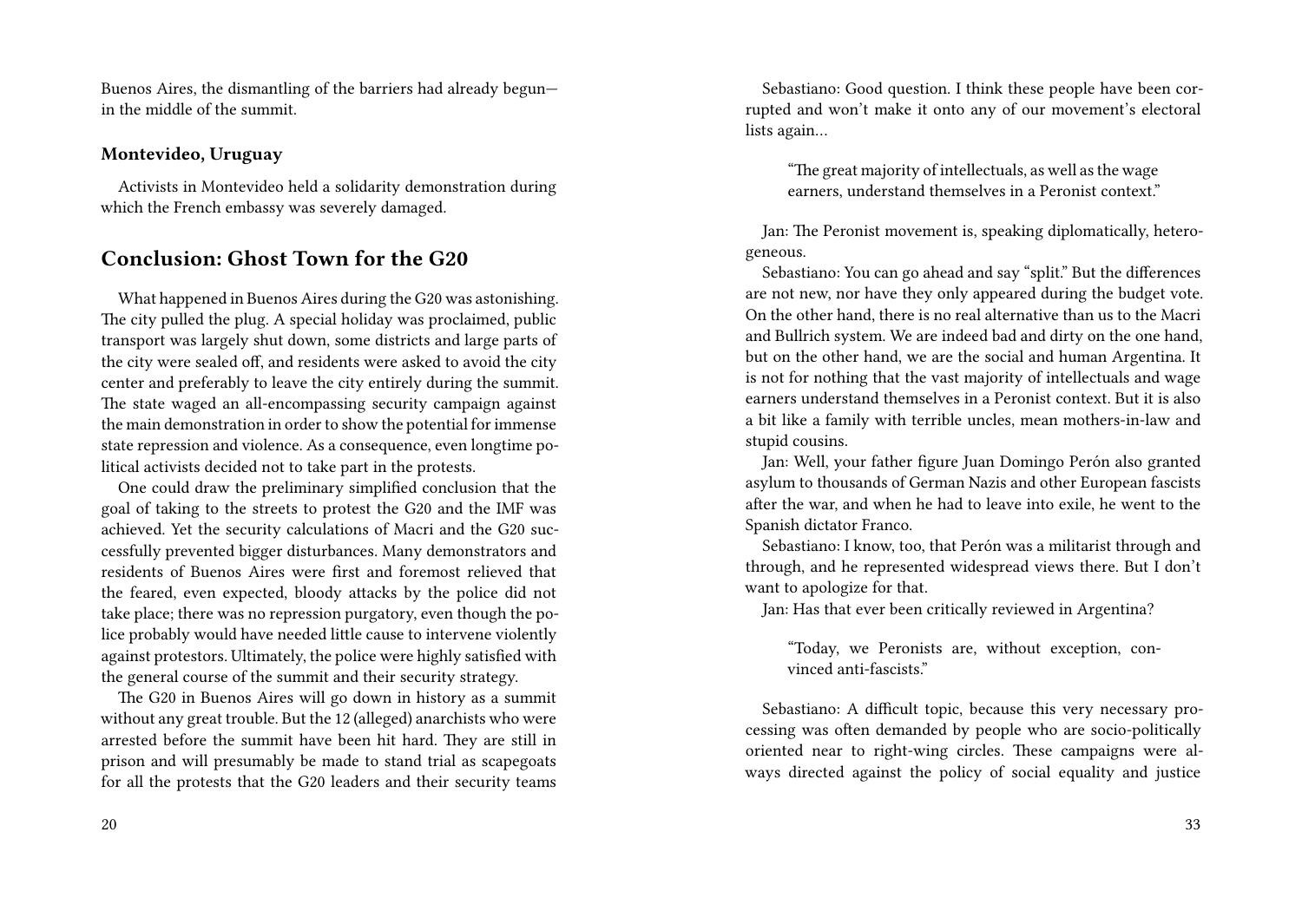"The greatest need is in the densely-populated periphery of Buenos Aires where over 10 million people live."

Jan: The provincial governor is a partisan of Macri, just like the mayor of the Capitol—how well does that work?

Sebastiano: It works quite well for the rich. But there are very few of them in our province—usually they are big landowners.They have been given generous tax breaks. For the rest of us, things are going downhill. The greatest need is in the densely-populated outskirts of the Capitol, which belongs to our province and where over 10 million people live. People there were not doing very well even in Cristina's time $8$ -but at least then, there were numerous social programs that absorbed the worst to some extent. In addition, we directly supported every kind of economic self-organization. But for some time now, hardly any funds have been made available for this.<sup>9</sup> In the administration, however, there are still many people from the Kirchner period<sup>10</sup> and we do what we can, including unpaid voluntary work for social grassroots organizations.

Jan: Will the national budget that has just been decided further aggravate the situation?

Sebastiano: Most likely. They are cutting our province's last resources. But pensioners, workers, the unemployed, and educational and cultural sectors are also hard hit. And for many decades now, the loan from the IMF has to be paid off, which includes including high-rated interest. This makes Argentina directly dependent on these sharks and there is hardly any wiggle room.

Jan: Why did even some diehard Peronists vote for it?

feared. The occupied house and the social center, which housed a world-famous anarchist archive, that were searched at the time of their arrest were immediately closed and sealed afterwards, and this is not even known to the public.

# **Further Reading**

It is difficult to write a comprehensive retrospective assessment of what happened at the protest against the G20 in Argentina. The analyses that were written afterwards have offered widely divergent interpretations of the situation. Here we simply present excerpts from texts and interviews with individuals who are more familiar with the context and events that occurred.

# **Telephone interview with Gaby Weber**

*Gaby Weber is an author and journalist from Germany who has spent many years living in Buenos Aires and, previously, Montevideo. She has published on topics such as Nazis who fled to Argentina and current politics in Latin America, especially Argentina. She gave this 15-minute radio interview in German on the morning of December 1, 2018.*

<sup>8</sup> Cristina Fernández de Kirchner, President of Argentina from 2007–2015

<sup>&</sup>lt;sup>9</sup> In fact, measured absolutely in pesos and as a percentage of the national budget, the social budget under Macri has actually increased. But inflation has compensated for this. In addition, there is another distribution and budget system in which security services in impoverished neighborhoods are declared a "social expenditure," while support has been sharply reduced, often on the justification of alleged "corruption" in this sector.

 $10$ <sup>10</sup> The presidential era of Peronists Nestor and Cristina Kirchner (2003–2015)

Moderator: Saturday, December 1, 2018. Today is the last day of the G20 summit. For those who do not know, the G20 nations represent two thirds of the world's population and account for three quarters of world trade. The summit was held in Hamburg in 2017 and is being held in Argentina this year.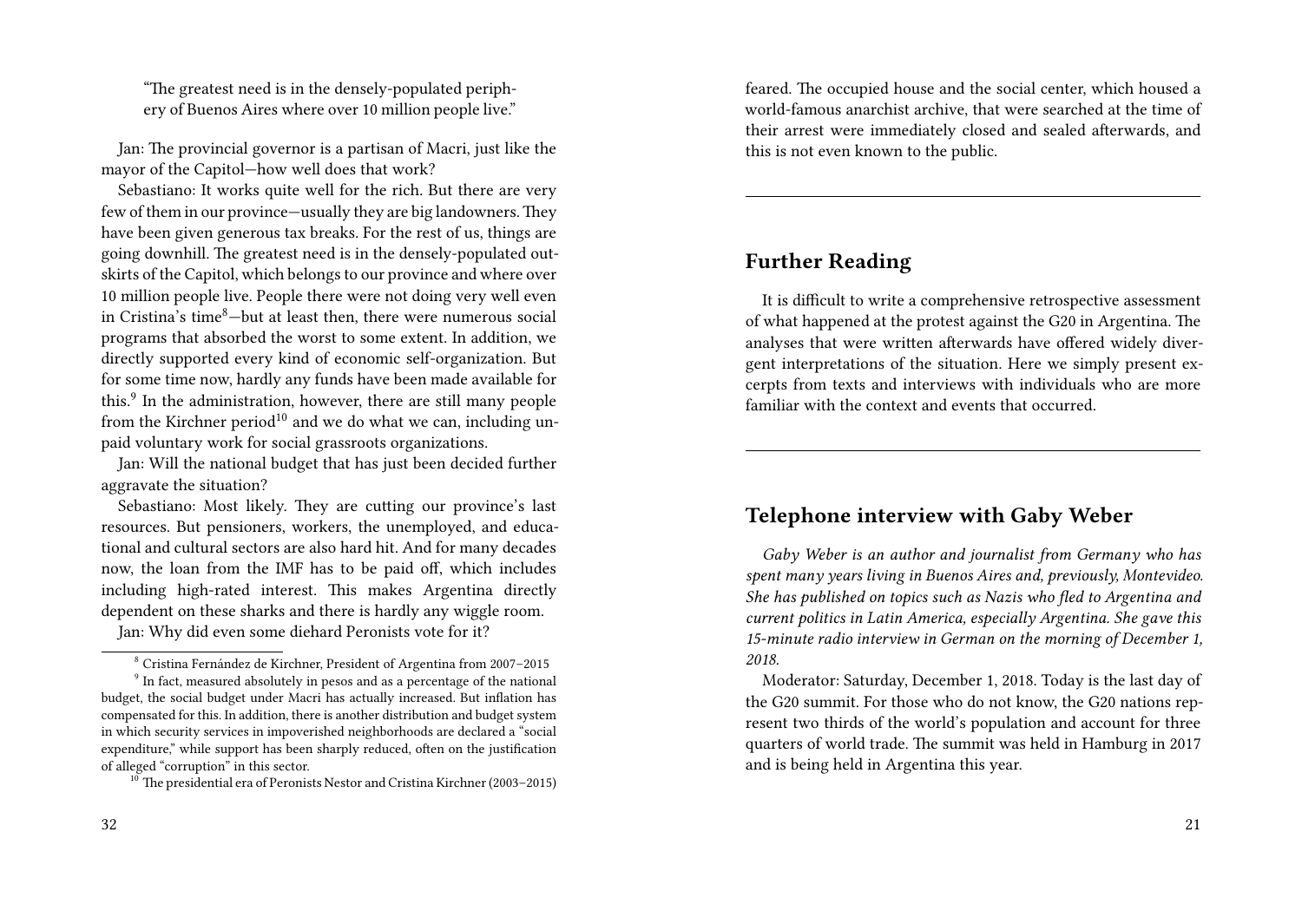At the end of the G20, the participating nations present a final declaration based on what has happened at the event. But it's questionable how reliable such declarations, which include deals countries have made with each other, are when powerful countries are not held accountable even to the standards of international law (see the breach of the Iran deal, the murder of Kashoggi without consequences, NATO, wars of aggression without consequences in the Middle East, and punitive tariffs instead of fair trade). On the phone, we now have Gaby Weber, live from Argentina. Ms. Weber, hello.

Gaby Weber: Hello.

Mod.: Ms. Weber, I want to ask very briefly about the venue of the G20 before we talk about the summit itself. Argentina is in an extreme economic crisis, the peso has fallen by 40 percent, and the government is dependent on loans from the IMF. I was told that 57 billion is now on the bill, the largest rescue package in the history of the country.<sup>1</sup> Can Argentina afford the G20 summit? As far as I know, the summit in Hamburg cost over 130 million.

G.W.: The president since 2015, Mauricio Macri came to power promising to be a strong diplomat so as to distract from internal problems. In a way, he has succeeded. He was the host, so everyone was kind to him. People here haven't been talking about everything that is going on in the country. Nevertheless, next Monday he has to show something for his efforts. Then, everyday life will start again.

"The demonstration was actually quite good, it was relatively well attended, but it was only the traditional left, so above all it was the Trotskyists who were there."

Mod.: Ms. Weber, a big protest, which we saw in Hamburg during the G20, largely failed to take place in Argentina. There were a few people who took to the streets, but it was a minority.

myself, I am, as you know, a freelance journalist. I am trying to understand the G20 events here in Buenos Aires. I'm taking notes on our conversation which I will publish later without clear names. Is that OK for you?

Sebastiano: Hello Jan.<sup>5</sup> Sure. Why are you interested in Argentina, Buenos Aires and the G20 here? You are from Hamburg in Germany, aren't you?

Jan: Yes, exactly… and we had the last G20 in our town, with quite violent police attacks but also diverse protests. At the moment there are still several activists in prison for this. Apart from that, I am interested in Argentina, Buenos Aires as well as generally in Latin America for political, but also for banal personal and family reasons.

Sebastiano: I have never been to Europe. As an employee in the state administration with two children, I could not afford that even before the current crisis. Besides, my English is miserable.<sup>6</sup>

Jan: Where exactly do you work and how much do you earn there?

Sebastiano: In the administration of the province of Buenos Aires, in La Plata (the largest and most populous province in Argentina, inhabited by 15.6 million people). There, I am in the department responsible for coordinating with the Buenos Aires Capitol administration about overarching infrastructure like traffic. I am often here in the city to clarify things or to apply for grants for projects in which the Capitol has or should have an interest. I am in the upper middle rank and earn a little less than  $34.000$  Pesos.<sup>7</sup> That's not so bad for Argentina. But for us, everything has become enormously expensive.

<sup>&</sup>lt;sup>1</sup> It is the biggest loan the IMF has ever granted.

<sup>5</sup> Names have been changed due to fear of reprisal.

 $6$  The interview was conducted in Spanish the week after the summit.

 $^7$  At the time of this interview, the exchange rate for 34,000 Argentine Pesos was \$950, though it had fallen to \$890 within a few weeks.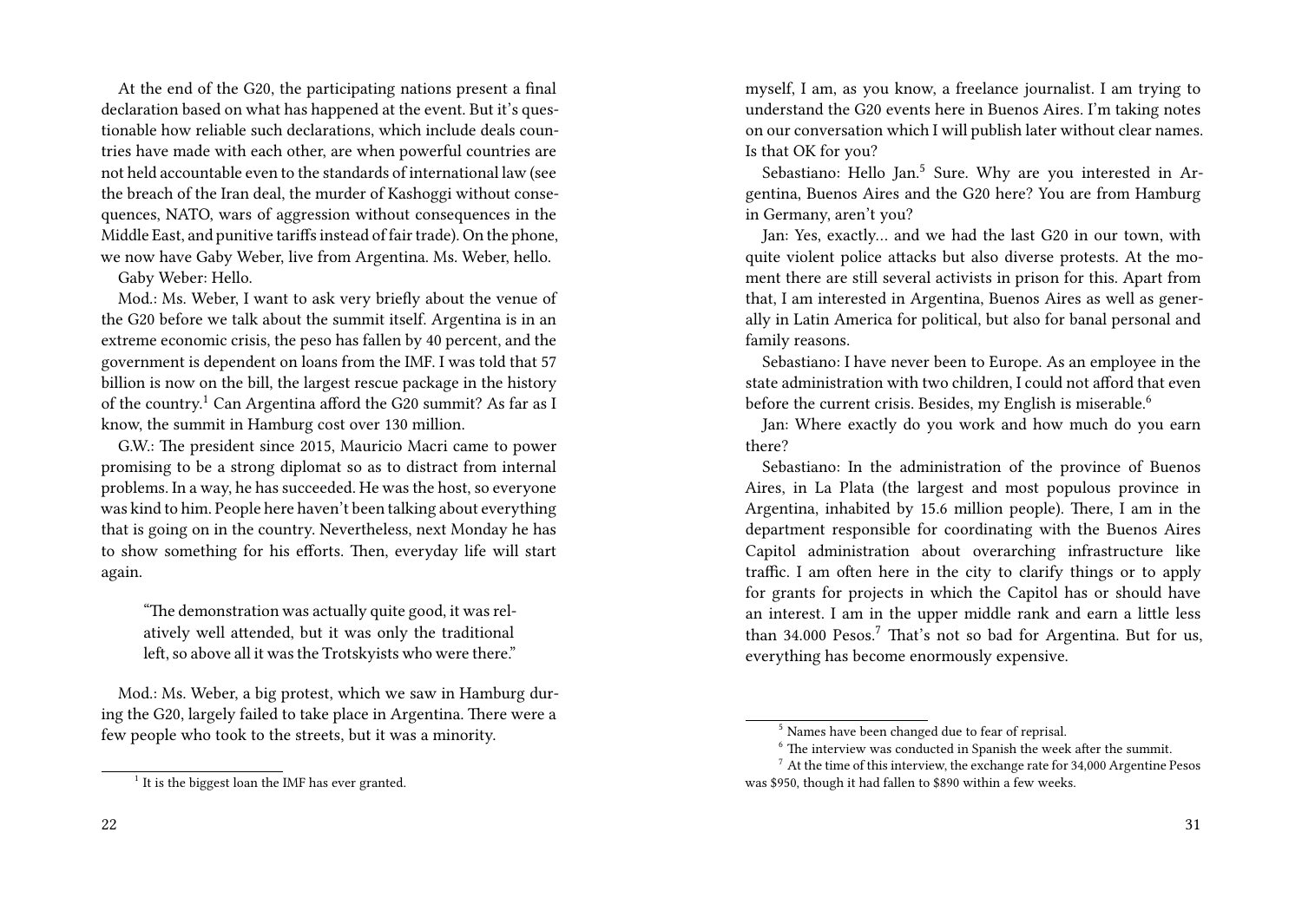and afterwards, at best, something leaks out. But in the past, people at least remained polite. Also, we journalists have been treated very badly. There is no internet, not even in the press center. There were no official announcements. They actually want us to understand that we are not wanted here. And then the style of world leaders, like Trump and Bolsonaro, is no longer even minimally polite. We see this also in the fact that someone has been invited here who has been severely reproached for giving the order to murder a critical journalist and for having him dismembered. I do not know whether Ms. Merkel will still shake his hand when they cross paths.

Mod.: If the oil quality is okay, maybe she will. Ms. Weber I thank you for talking with me. I wish you a nice, and indeed a little bit warmer, day than the one we are having in Berlin. There was a climate demonstration here in front of the Chancellery, I don't know if that will be noticed. Have a beautiful day in Argentina.

# **Conversation with Sebastiano, a Convinced Leftwing Peronist from La Plata**

*One of the big question marks after the summit was the role and attitude of Peronists. They still have widespread support, or at least a lot of people who identify as members of the movement. On the other hand, the Peronist movement includes people with extremely diverse viewpoints. As such, it is important to note that the conversation with Sebastiano by no means reflects points of view that all Peronists share. However, many of the ideas he expressed have been shared, confirmed, or expressed in similar ways by others from the Peronist context.*

Jan: Hello Sebastiano, great that I can get to know you a little bit. We are interested in your perception of the G20 protests and your assessment of the situation in Argentina and Peronism. Me,

G.W.: Well…the demonstration was actually quite good, it was relatively well attended, but it was only the traditional left, so above all it was the Trotskyists who were there. They brought a lot of people together; that is not in question. The problem was that they were left on their own. The trade unions, which are very big and powerful, expressly said that they would not take part—although perhaps grassroots organizers were involved.

And above all, the supporters of former President Cristina Kirchner, who had already done their own thing in the run-up to the event, said they would not take to the streets, that they were not even in favor of protesting against it now, that they had taken part in G20 meetings when Mrs. Kirchner was the head of the government. By the way, there was a very interesting interview with her former Minister of Economy Axel Kicillof<sup>2</sup> who suddenly said that they are no longer against the economy and against companies and that they will continue to work with the IMF in the future. Therefore, they explicitly asked their own followers not to take to the streets. That was all relatively quiet. The weather was also nice. The police had locked everything off and did not provoke the crowd. Therefore, everything went quite smoothly and no one deviated from the route. And well, you can say they announced their protest.

Mod: Would you say this is a sign of a great resignation? That people don't think there is anything they can do against neo-liberalism anymore?

G.W.: Well, the normal population is pretty angry because the whole city has been shut down for several days for nothing. Because everyday people did not expect something big to happen here. Because the big problems—the big, global conflicts which require global solutions like poverty, migration, wars, and natural resources—they do not talk about them at the G20. In other words, what happens here has very little influence on everyday life.

<sup>&</sup>lt;sup>2</sup> A Peronist and professor of economics who is also considered to be a possible future presidential candidate.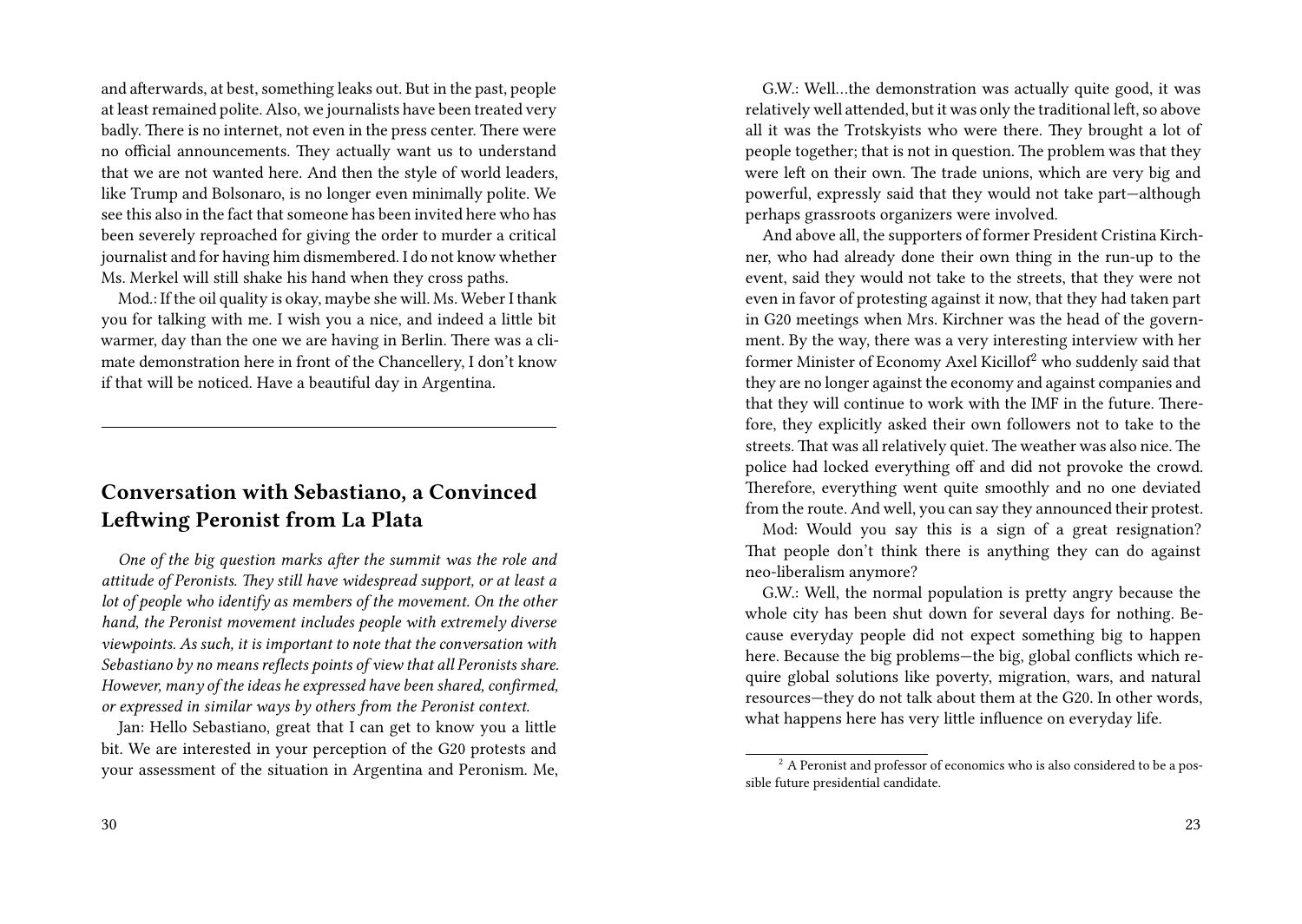Mod.: I would like to ask you more about that. Because the image of the G20 is that people are meeting precisely because of these big problems. Do you think that a meeting like the G20 has become a farce because the big players openly admit their egoism and confess it on stage? Do G20 meetings produce anything at all? Do they do what they pretend, or is it something completely different?

G.W.: I don't think people have any expectations anymore. There was another meeting in Papua New Guinea two weeks ago. Trump's vice president, Pence, was there and met with the Chinese president Xi. It was about customs duties, but they didn't come to any result there either… Bolsonaro, the new elected president of Brazil, said he wouldn't come3… Trump arrived here in a very bad mood… and there was no reaction here at all if you look at the pictures which is interesting. Or at least I didn't see anything about it in the German media. The only person, the only head of state, who was picked up with all these military honors in Ezeiza [the international airport of Buenos Aires] was the Chinese president.

"…the Argentine government expects a lot from the Chinese president's visit, but nothing from Mr. Trump."

And of course, Mr. Trump noticed how he was being treated. He was pushed somewhat lovelessly into his car while Argentine soldiers in dress uniforms stood there and saluted Chinese President Xi. So the Argentine government is expecting a lot from the Chinese president's visit, but nothing from Mr. Trump, because there were also no signs at all in the run-up to the G20 that he was looking for any agreement.

Mod.: Actually, the G20 meeting, at least here in Germany, filled the gossip columns. Merkel arrived extremely late due to an air-

24

happened with Iran. The definition of countries that do not have a market economy system can be interpreted very arbitrarily. The atmosphere has changed; they have little willingness to talk to each other at all. So I think they have to come up with something new. Things didn't go so badly for Argentina. As I said, on Sunday, when the G20 summit is over, dozens of trade agreements will be signed with the People's Republic of China. So, they have big plans, and Trump was of course very upset that he had no success at all.

Mod.: Wouldn't the summit be better if it was carried out as a G19 summit, i.e. without the USA next year, so the countries achieve something instead of inviting someone who is actually just boycotting?

G.W.: Well, the USA is still the largest economy in the world, with a huge military apparatus. I think they should keep trying but go through other channels because with Mr. Trump it obviously won't work.

Mod: Ms. Weber, thank you very much for this interview and finally a very private question: what sort of perspective do you have to have to comment on all these topics?

G.W.: The problem is that it has become very illogical and very confusing and so many interests are involved. Basically, you have to describe all interests from all perspectives in order to understand the whole thing, and in the end, you still don't understand it.

Mod: You have been in this business for a long time. Have you ever experienced a situation similar to the one we are seeing today? Or is this a completely new situation such that we don't really know who we are dealing with and what the future holds?

"We journalists have also been treated very badly. There is no internet, not even in the press center."

G.W.: What's really new is the way the summit has occurred here in Argentina. It is nothing new that we as journalists don't get informed at all. It is not the first time; it has always been this way,

<sup>&</sup>lt;sup>3</sup> Bolsonaro took over the presidency on January 1, 2019, so he was not a participant anyway.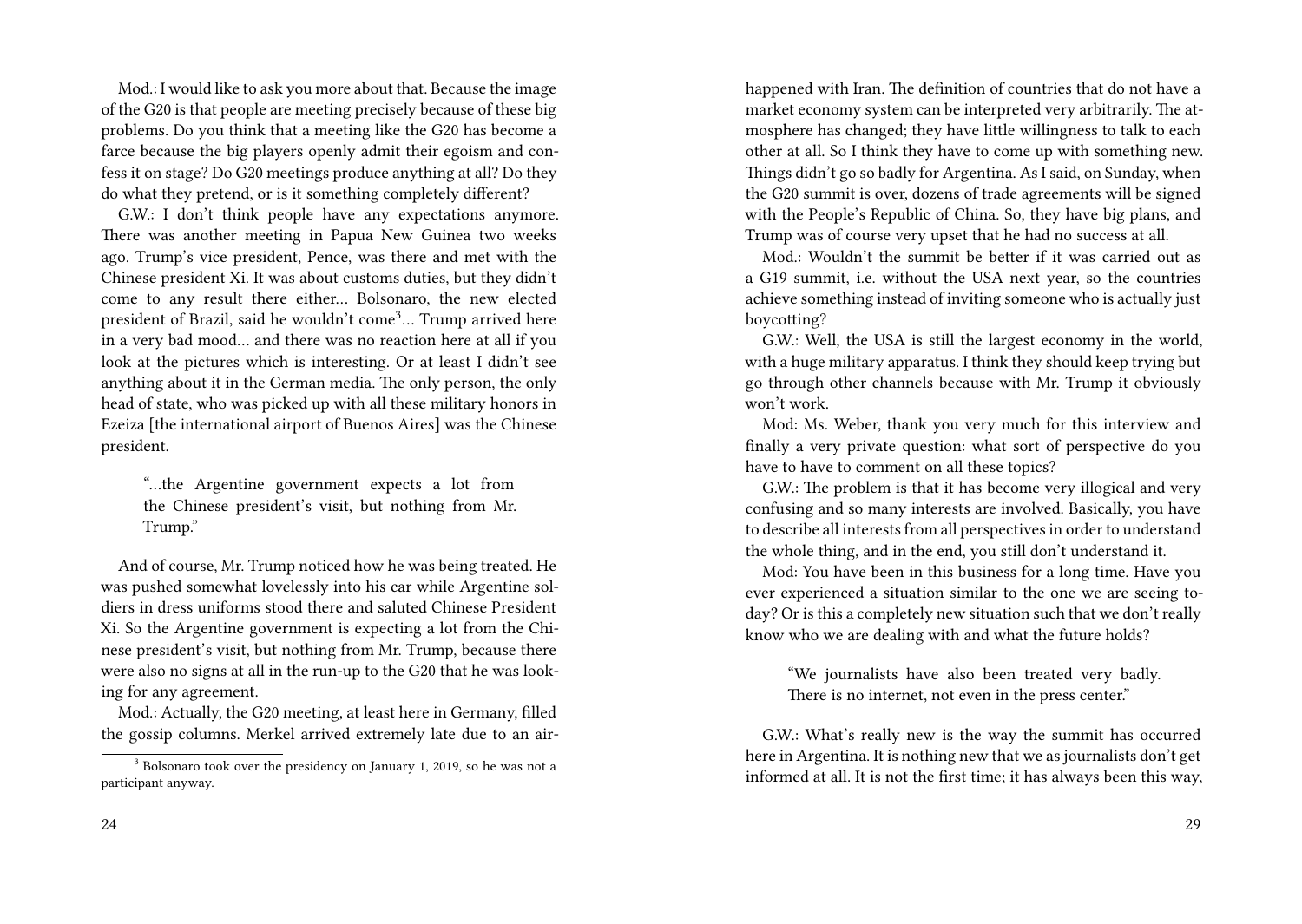Has there been any indication that they want to reach an agreement in order not to escalate things in Ukraine again?

G.W.: Absolutely not. I suspect that Ms. Merkel will consult with other people before there is an explanation, but it won't come here in Argentina. It is said that the G20 is currently working on a common declaration—if that happens, it will be vague. At the moment there is no indication that any agreement has been reached in regards to any of these problems.

Mod.: Do you think there will be a joint, binding declaration from all the heads of state signed at some point?

G.W.: There should at least be something about the Paris climate treaty. It's already clear that the USA is outside the treaty, and Brazil doesn't want to go along with it either. It's already clear that they'll want to avoid that. And at Customs, Trump said that he was not willing to make any gestures towards the Chinese. He gave very nasty remarks here. He also put his earphone on the floor in front of the cameras because he didn't like what was being translated… you just don't do that.

Mod.: He was that rude?

G.W.: It's not the first time he's done that. He has no interest in working with the other people who are here.

"I think they have to come up with something new."

Mod.: Ms. Weber, if I may summarize what we discussed the last quarter of an hour: The G20 meeting is an admission that international politics and diplomacy are bankrupt, and that in the future we will again have to adapt to war as a means of realpolitik. Is that fair to say?

G.W.: Well, what we are talking about here is a new cold war. For example, the treaty that Trump forced on Canada and Mexico is a kind of exclusion—a declaration, so to speak, that they will no longer trade with countries that do not have a market economy system. That is clear blackmail, similar to what has already craft breakdown, "MBS" (Mohamed Bin Salman) exchanged this hip hop greeting with Putin, and China demonstratively stood behind Saudi Arabia. They just want to continue buying oil from Riyadh at a low price. This is what we've seen here in Germany. However, were there any agreements made on the most pressing issues? For example, are there now binding agreements on climate protection? Is there anything there?

"The summit is primarily about investment… climate, migration, poverty—these issues are not the point here."

G.W.: Well, so far the issue of climate protection has not been mentioned at all. The summit is primarily about investment. Private companies have also been invited, which are of course now spreading optimism because the Macri government has set a new course. However, climate, migration, poverty, that is here actually not the point at all. As I said, it is about — what they say, or what participants admit — the barriers to trade, in other words the tariffs that are threatening. However, there is no indication at all that anything is going to happen on these subjects here.

"The new free trade agreement between the USA, Mexico and Canada prohibits the three members from trading with countries that do not have a market economy."

If you look at Mr. Trump's agenda alone, the first thing he did before he even arrived in Argentina was to cancel his meeting with Putin. Yesterday he signed a treaty with Canada and Mexico, the socalled follow-up treaty for NAFTA. Mexico signed the deal on the current Mexican president's last day in office, because supposedly the new president, Lopez Obrador, though he wanted an agreement with the USA would not have signed the treaty based on what it contained. And what no one has written about is, if you take a look